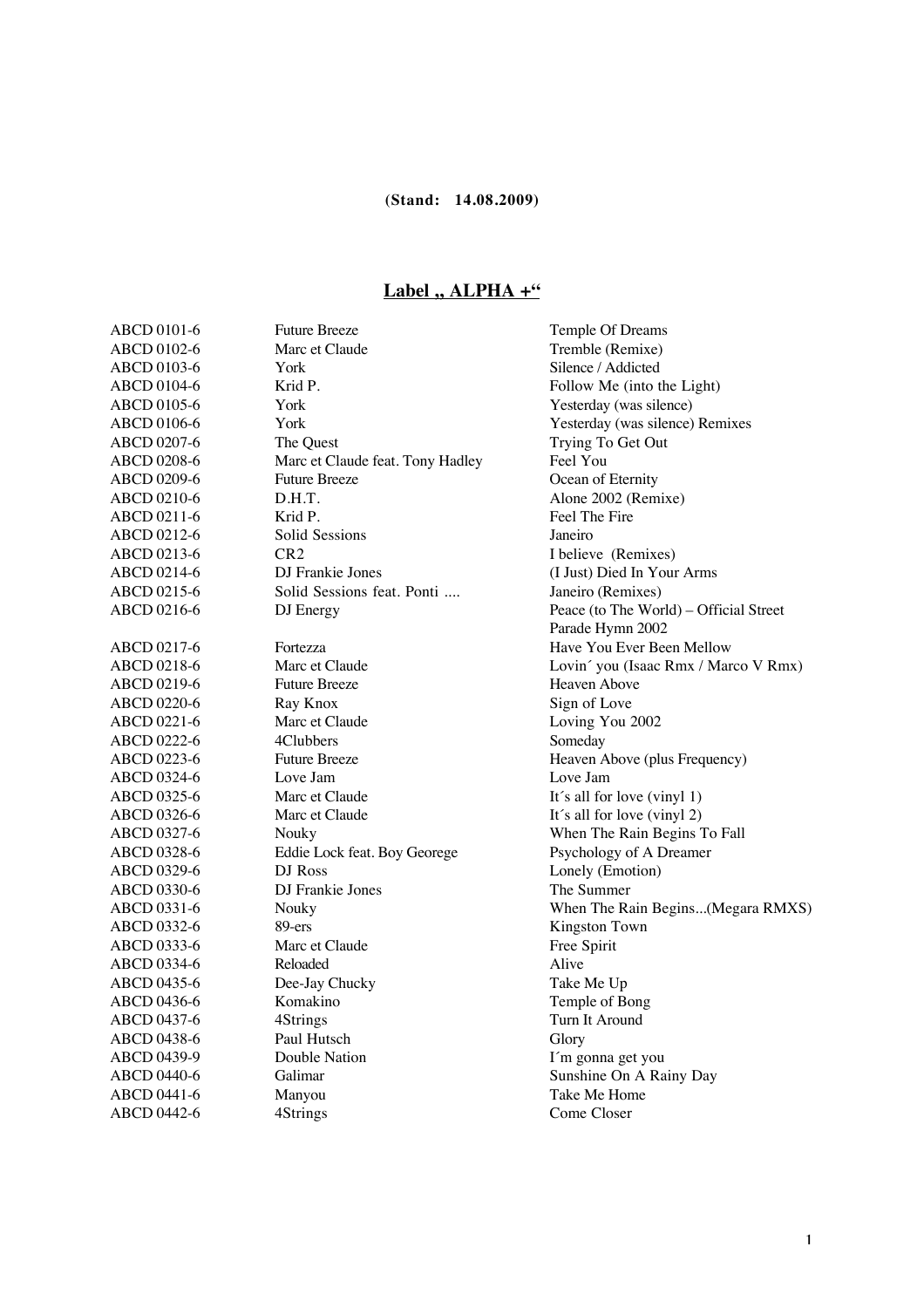| ABCD 0543-6 | G-Spott                                  | <b>City Streets</b> |
|-------------|------------------------------------------|---------------------|
| ABCD 0544-6 | 4Strings                                 | Sunrise             |
| ABCD 0545-6 | Ceoma feat. The Larx                     | Love Is More        |
| ABCD 0646-6 | Ian van Dahl - Just A Girl –             |                     |
| ABCD 0747-6 | Peter Luts & Dominico - What A Feeling - |                     |
| ABCD 0748-6 | Ceoma feat. The Larx - Full Moon -       |                     |
| ABCD 0749-6 | 4 Strings - Curious / Desire –           |                     |
| ABCD 0850-6 | 4 Strings - Catch A Fall -               |                     |

## Label "ALPHA CLASSIX"

| ACLA 0101-6 | Celvin Rotane  | I Believe       |
|-------------|----------------|-----------------|
| ACLA 0402-6 | Age of Love    | The Age Of Love |
| ACLA 0503-6 | André Michelle | A2 (Remixes)    |

## Label "ALPHABET CITY"

| <b>Katalog-Nummer</b> | Artist                    | Titel                       |
|-----------------------|---------------------------|-----------------------------|
| ALPH <sub>01</sub>    | Celvin Rotane             | I believe                   |
| ALPH 01/R             | Celvin Rotane             | I believe (RMX)             |
| <b>ALPH 02</b>        | Rise & Shine              | Hungry Animal               |
| ALPH <sub>03</sub>    | Les Lee                   | My Soul                     |
| ALPH <sub>04</sub>    | Mel O'Ween                | Groove Avenue               |
| ALPH <sub>05</sub>    | Two Doo                   | Sexual Intercourse          |
| ALPH <sub>06</sub>    | Rise & Shine              | <b>Body Movement</b>        |
| ALPH <sub>07</sub>    | Dirty Dozen               | Gonna Get Your Love         |
| ALPH LP 9501          | Various Artists           | Gee Traxx                   |
| ALPH <sub>08</sub>    | Celvin Rotane vs. Bamby   | Ding Ding Dong              |
| ALPH <sub>09</sub>    | Celvin Rotane             | Push Me To The Limit        |
| ALPH 10               | Les Lee                   | Save All Days               |
| ALPH <sub>11</sub>    | Shandrew                  | I Want You                  |
| ALPH <sub>12</sub>    | Jack Winner               | Star Trip                   |
| ALPH <sub>13</sub>    | <b>Bender Boys</b>        | Don't try                   |
| ALPH <sub>14</sub>    | Celvin Rotane             | You've Got To Be You        |
| ALPH <sub>15</sub>    | Daddy Cool                | Dizko Baby                  |
| ALPH 16               | Two Doo                   | Disk On The Deck            |
| ALPH <sub>17</sub>    | Lex Lee                   | Score The Whore             |
| ALPH <sub>18</sub>    | Shandrew                  | Just A Little Bit           |
| ALPH <sub>19</sub>    | Rex Denny                 | Electricity                 |
| ALPH <sub>20</sub>    | Keys & Grooves            | <b>Boom</b>                 |
| ALPH <sub>21</sub>    | VA.                       | Dunkin' Disco Donuts Vol. 1 |
| ALPH <sub>22</sub>    | <b>HEX</b>                | Alright to love             |
| ALPH <sub>23</sub>    | VA.                       | Dunkin' Disco Donuts Vol. 2 |
| ALPH <sub>24</sub>    | Tony Trevolta             | Amore                       |
| ALPH <sub>25</sub>    | Phreakmachine             | Ain't no stoppin' us now    |
| ALPH <sub>26</sub>    | <b>Oakland Stroke</b>     | Planet Whip                 |
| ALPH <sub>27</sub>    | Snipe feat. Helena Paul   | 7 Ways To Love              |
| ALPH <sub>28</sub>    | Exert feat. Heather Sachs | Dub Do That                 |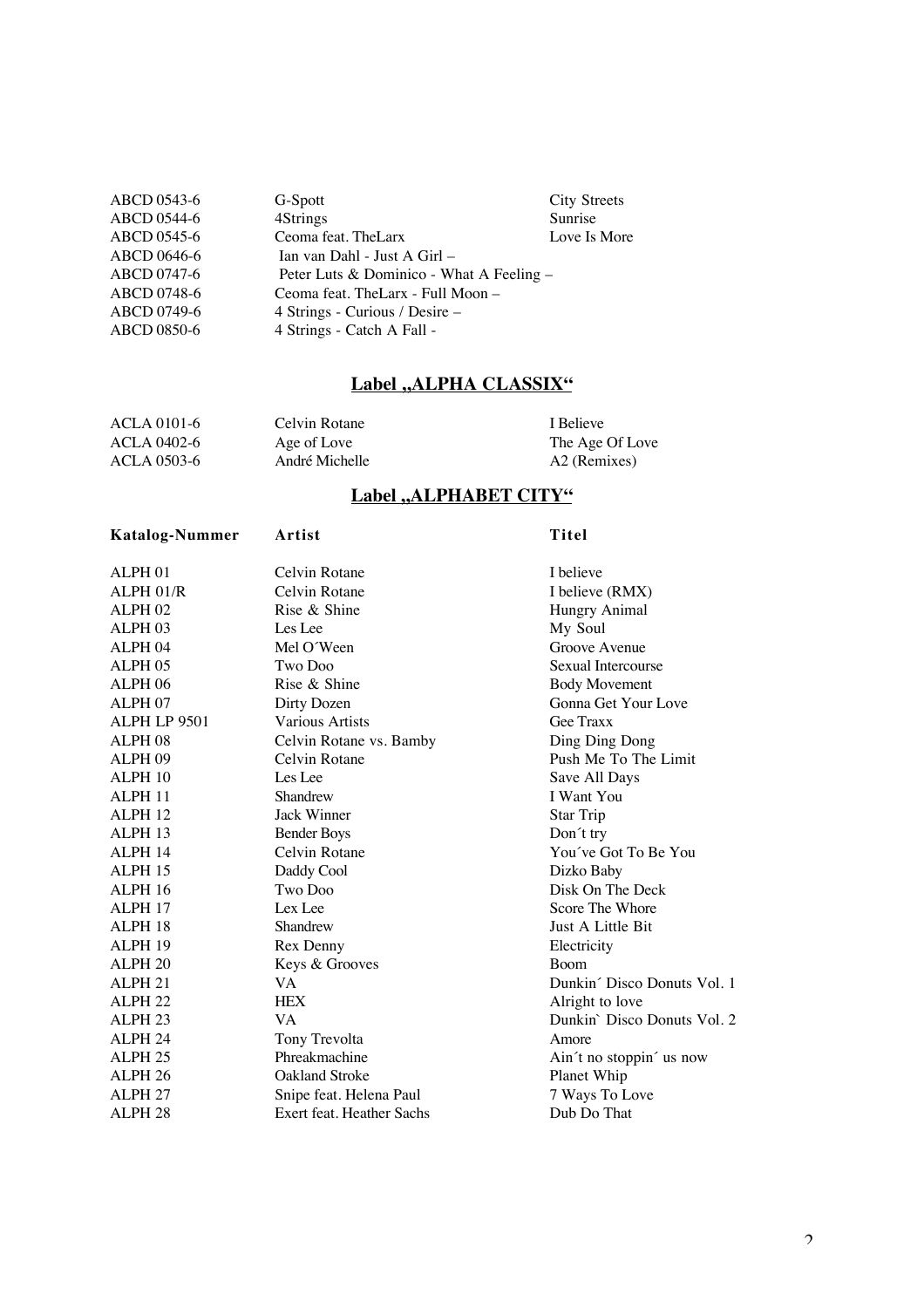| ALPH <sub>29</sub> | Angel City                       | Love Me Right          |
|--------------------|----------------------------------|------------------------|
| ALPH 30            | Celvin Rotane                    | Houze Muzique          |
| ALPH 0001-6        | Aurora                           | Hear you calling       |
| ALPH 0002-6        | Lepore                           | Trust Me               |
| ALPH 0003-6        | Aurora                           | Hear you calling       |
| ALPH 0004-6        | Marc et Claude                   | I need your lovi       |
| ALPH 0005-6        | Marc et Claude                   | I need your lovi       |
| ALPH 0006-6        | Marc et Claude                   | I need your lovi       |
| ALPH 0007-6        | Lange                            | Follow me (Vir         |
| ALPH 0008-6        | Lange                            | Follow me (Vir         |
| ALPH 0009-6        | <b>Future Breeze</b>             | Smile (Vinyl 1)        |
| ALPH 0010-6        | <b>Future Breeze</b>             | Smile (Vinyl 2)        |
| ALPH 0011-6        | Lepore                           | The Challenge          |
| ALPH 0012-6        | Caspar Pound & Plavka            | Fever Called Lo        |
| ALPH 0113-6        | Marc et Claude                   | Loving You (V          |
| ALPH 0114-6        | Marc et Claude                   | Loving You (V          |
| ALPH 0115-6        | Marc et Claude                   | Loving You (V          |
| ALPH 0116-6        | <b>Future Breeze</b>             | Mind In Motior         |
| ALPH 0117-6        | <b>Future Breeze</b>             | Mind In Motior         |
| ALPH 0118-6        | Boca                             | Miami                  |
| ALPH 0119-6        | Marc et Claude                   | Tremble                |
| ALPH 0220-6        | Marc et Claude pres. The History | The History of A       |
| ALPH 0221-6        | Michael Parsberg                 | <b>Bassline Kickin</b> |
| ALPH 0222-6        | Marc et Claude                   | Feel You               |
| ALPH 0323-6        | Eddie Lock feat Mr. C            | Bang To The Be         |
| ALPH 0024-6        | Lambda                           | Hold On Tight          |
| ALPH 0325-6        | Lambda                           | Hold On Tight          |
| ALPH 0026-6        | Uli Poeppelbaum                  | EP (inkl. Filterh      |
| ALPH 0027-6        | H & M                            | Da Da Da / Tan         |
| ALPH 0028-6        | Tube-Tech                        | The End (Remix         |
| ALPH 0029-6        | Psycho Radio                     | The Undergroun         |
| ALPH 0330-6        | Taiko                            | Kodachrome             |
| ALPH 0031-6        | Mark Brain                       | Ease The Pressu        |
| ALPH 0332-6        | $H + M$                          | Morseton               |
| ALPH 0033-6        | Lambda                           | Live Together          |
| ALPH 0034-6        | Marc et Claude                   | The History of A       |
| ALPH 0035-6        | Taiko                            | Revolution             |
| ALPH 0036-6        | Uli Poeppelbaum                  | Progressiv             |
| ALPH 0037-6        | <b>URAL 13 Dictators</b>         | <b>Blind Love</b>      |
| ALPH 0001-2        | Various Artist                   | Poison Club pre        |
| ALPH 0038-6        | Tube-Tech                        | Riders on The S        |
| ALPH 0039-6        | Boca                             | Toca                   |
| ALPH 0440-6        | Supermatic                       | Pornostar              |
| ALPH 0541-6        | Heiko & Maik(o)                  | Glücklich              |
| ALPH 0042-6        | Erik Prydz & Steve Angello       | Woz Not Woz            |
| ALPH 0543-6        | Heiko & Maiko                    | Sonnenschein           |
| ALPH 0044-6        | The Drill                        | The Drill (incl.       |
| ALPH 0545-6        | Opium                            | Opium                  |
| ALPH 0046-6        | Olav Basoski                     | Waterman               |
| ALPH 0047-6        | One Louder                       | Music                  |
|                    |                                  |                        |

Houze Muzique Hear you calling<br>Trust Me Hear you calling (Rmx) I need your lovin` (Vinyl 1) I need your lovin´ (Vinyl 2) I need your lovin´ (Vinyl 3) Follow me (Vinyl 1) Follow me (Vinyl 2) Smile (Vinyl 1) Smile (Vinyl 2) The Challenge Fever Called Love Loving You (Vinyl 1) Loving You (Vinyl 2) Loving You (Vinyl 3) Mind In Motion (Vinyl 1) Mind In Motion (Vinyl 2) ALPH 0220-6 March 2020-6 March 2020-6 March 2020-6 Marc et al. The History of Acid House Bassline Kickin (Remix) Bang To The Beats Of The Drum Hold On Tight (Remix Vinyl 1) Hold On Tight (Remix Vinyl 2) EP (inkl. Filterheadz Rmx) Da Da Da / Tanzen The End (Remixes) The Underground Kodachrome Ease The Pressure / Los Ninos Del Parque **Morseton** Live Together The History of Acid House (Remixes) Revolution Progressiv **Blind Love** Poison Club pres. Back View Riders on The Storm (Remixes) Woz Not Woz Sonnenschein The Drill (incl. Tom Novy rmx)<br>Opium Waterman<br>Music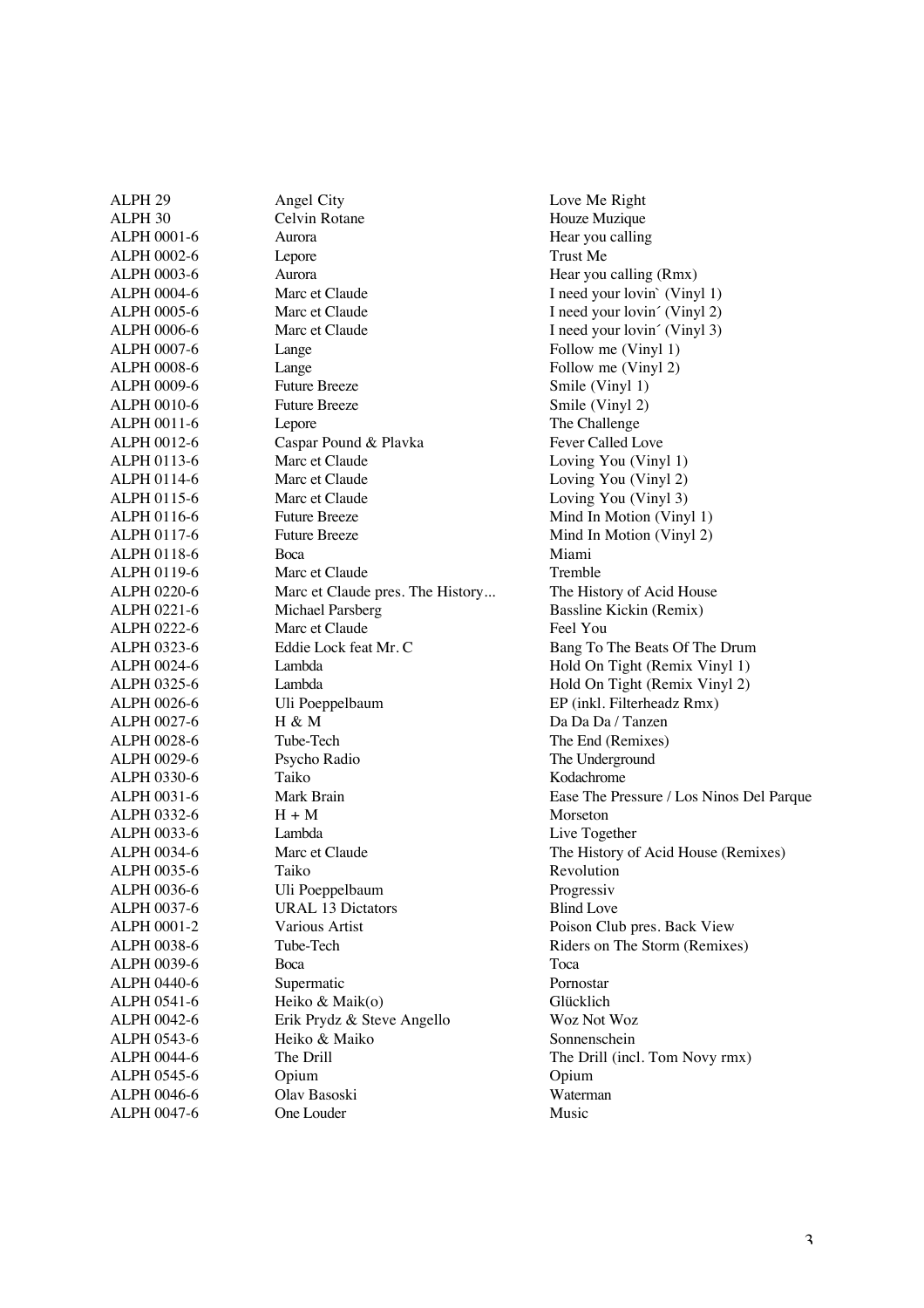| ALPH 0048-6 | Didier Sinclair              | Heavenly              |
|-------------|------------------------------|-----------------------|
| ALPH 0049-6 | <b>Trashfunk</b>             | Sleeptalk             |
| ALPH 0050-6 | Porno                        | Music Po              |
| ALPH 0051-6 | Chab feat. JD Davis          | Closer To             |
| ALPH 0052-6 | DJ Rooster & Sammy Peralta   | Shake It              |
| ALPH 0053-6 | Yoshimoto                    | Du What               |
| ALPH 0054-6 | Mike Monday                  | Tooting \             |
| ALPH 0055-6 | Tom Snare                    | Philosopl             |
| ALPH 0056-6 | Tube & Berger                | No Conti              |
| ALPH 0057-6 | DJ Delicious & Rutte         | JaJa                  |
| ALPH 0058-6 | Tube & Berger                | No Contr              |
| ALPH 0059-6 | The Drill                    | One Mor               |
| ALPH 0060-6 | John Acquaviva & Madox       | Feedback              |
| ALPH 0061-6 | Yoshimoto                    | Du What               |
| ALPH 0062-6 | Santos                       | Camels (              |
| ALPH 0063-6 | Mr. X vs. Tube & Berger      | Buttonpu              |
| ALPH 0064-6 | Imperator                    | From The              |
| ALPH 0065-6 | Pacjam                       | Urban M               |
| ALPH 0066-6 | Gorge & Greg Silver          | Fuck It               |
| ALPH 0067-6 | Roman Salzger                | Sunday N              |
| ALPH 0068-6 | Sandra Flyn feat. Avril Paul | Somethin              |
| ALPH 0069-6 | Imperator                    | Forbidder             |
| ALPH 0070-6 | Dada Life                    | This Mac              |
| ALPH 0071-6 | Monoroom                     | Memory                |
| ALPH 0072-6 | Pier Bucci                   | Hay Con               |
| ALPH 0073-6 | Swen Weber                   | Android /             |
| ALPH 0074-6 | Rob Mooney                   | Mask / $T_1$          |
| ALPH 0075-6 | Tommie Sunshine              | Limit of              |
| ALPH 0076-6 | Pacjam                       | Pacjam E              |
| ALPH 0077-6 | Tommie Sunshine              | Limit Of              |
| ALPH 0078-6 | <b>TONKA</b>                 | Drop Box              |
| ALPH 0079-6 | Lambda                       | Hold On               |
| ALPH 0002-2 | Skywalker                    | Bar Itaka             |
| ALPH 0002-3 | Skywalker                    | Bar Itaka             |
| ALPH 0003-2 | <b>VA</b>                    | Sage Clu              |
| ALPH 0004-2 | Various Artists              | Karottes <sup>2</sup> |
| ALPH 0005-2 | Various Artists              | Karotte's             |
| ALPH 0006-2 | Various Artists              | Karotte's             |
| 500.0001.3  | Driftwood                    | Anything              |
| 500.0002.3  | 89-ers                       | Kingston              |
| 500.0003.3  | DJ Rush                      | Get On U              |
| 500.0004.3  | Re-Flex                      | Abulle                |
| 500.0005.3  | Tube-Tech                    | Riders Of             |
| 500.0006.3  | Age Of Love                  | The Age               |
| 500.0007.3  | 4Strings                     | Turn It A             |
| 500.0008.3  | Double Nation                | I'm gonn              |
| 500.0009.3  | Damae feat. Londonbeat       | I've been             |
| 500.0010.3  | Erik Prydz & Steve Angello   | Woz Not               |
| 500.0011.3  | Kentish Man                  | Easy Lov              |
| 500.0012.3  | The Drill                    | The Drill             |
|             |                              |                       |

Sleeptalkin´ (Talkin in your sleep) Music Power Closer To Me Du What U Du Tooting Warrior Philosophy No Control No Control (Remixes) One More Night Du What U Du (The New Remix Edition) Camels (German Remix Edition) Buttonpusher From The Future / Vortex Urban Minds / Skattered<br>Fuck It Sunday Night Shuffle Something / Lipstick Forbidden Zone / Quasar This Machine Kills Breakfast / Do The ... Memory Inc. Part II Hay Consuelo Android / Crunch Mask / Tundra / Together Limit of your mind Pacjam E.P. Limit Of Your Mind (Remixes) Drop Box EP Hold On Tight<br>Bar Itaka Sage Club 4 (Intern Intergroove) Karottes´s Kittchen Vol.1 Karotte's Kitchen Vol. 2 Karotte's Kitchen Vol. 3 Anything goes Kingston Town Get On Up<br>Abulle Riders On The Storm The Age of Love Turn It Around I'm gonna get you I've been thinking about you Woz Not Woz Easy Lover<br>The Drill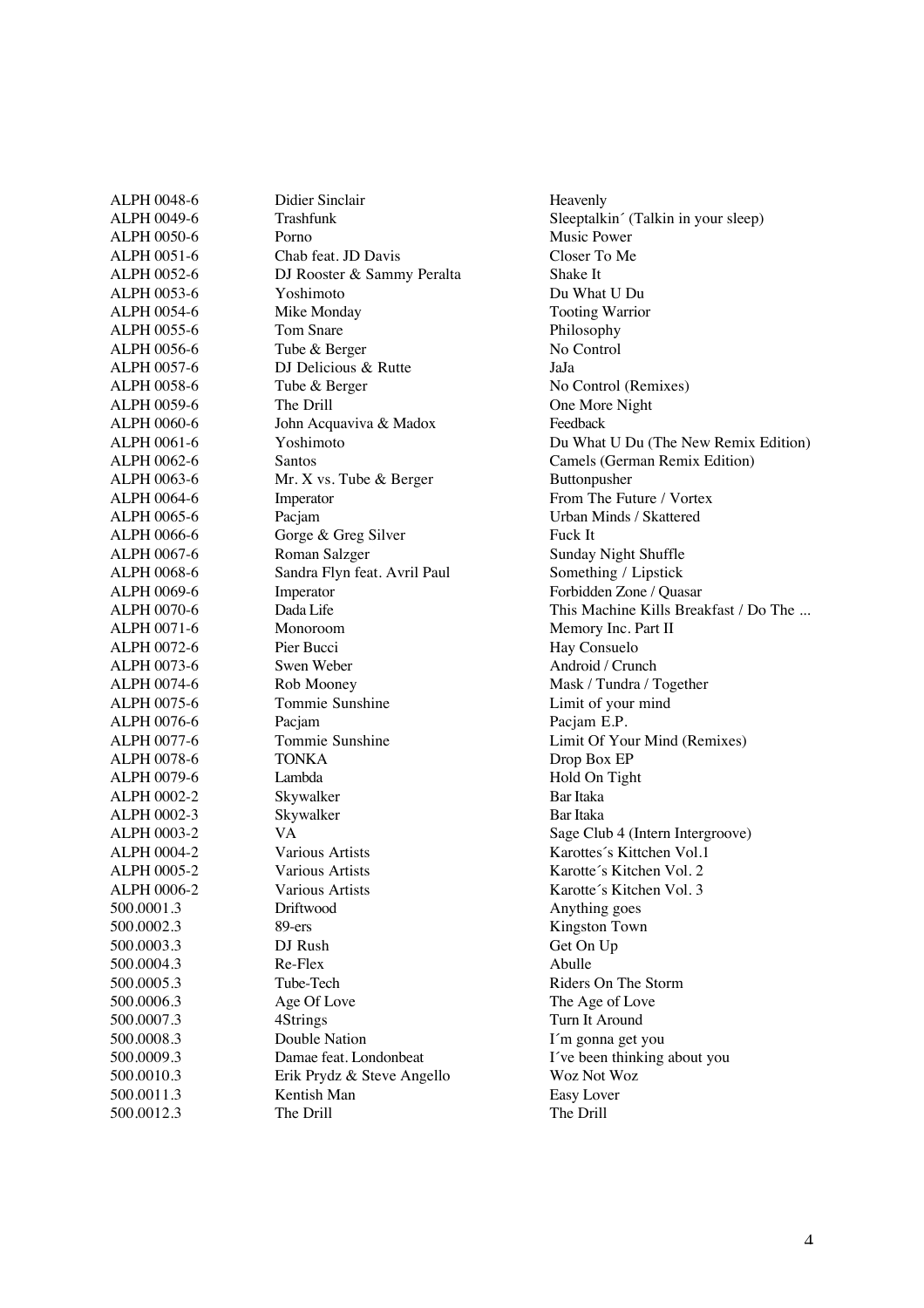| 500.0013.3 | Olav Basoski           | Waterman                    |
|------------|------------------------|-----------------------------|
| 500.0014.3 | MO-DO feat. Bangbros   | Eins, Zwei, Polizei -       |
| 500.1101.2 | VA                     | Schranz & Loops             |
| 500.1102.2 | <b>VA</b>              | Fantasy Dance Hits Vol. 2   |
| 500.1103.2 | VA                     | Fantasy Dance Hits Vol. 3   |
| 500.1104.2 | VA                     | Schranz & Loops Vol. 2      |
| 500.1105.2 | <b>VA</b>              | Schranz & Loops Vol. 3      |
| 500.1106.2 | <b>VA</b>              | Sage Club 4 (ALPH 0003-2)   |
| 500.1107.2 | VA                     | Hardtechno Vol. 1           |
| 500.1108.2 | VA                     | Schranz & Looops Vol. 4     |
| 500.1109.2 | <b>VA</b>              | DJ Isaac - Under The Needle |
| 500.1110.2 | <b>Various Artists</b> | Sage Club 5                 |
| 500.1111.2 | <b>Various Artists</b> | Schranz & Loops Vol. 5      |
| 500.1112.2 | <b>Various Artists</b> | Hardtechno Vol. 2           |
| 500.1113.2 | Various Artists        | 50 Grad                     |
| 500.1114.2 | Various Artists        | Hardtechno Vol. 3           |
| 500.1115.2 | <b>Various Artists</b> | Electro Food: 1             |
| 500.1116.2 | Various Artists        | Schranz & Loops Vol. 6      |
| 500.1117.2 | <b>Various Artists</b> | <b>SMAG</b> Ibiza Night     |
| 500.1118.2 | Various Artists        | Tuning Bass - Chapter One   |
| 500.1119.2 | Various Artists        | Sage Club 6                 |
| 500.1120.2 | <b>Various Artists</b> | Hardtechno Vol. 4           |
| 500.1121.2 | <b>Various Artists</b> | Schranz & Loops Vol. 7      |
| 500.1122.2 | <b>Various Artists</b> | Tuning Bass - Chapter 2     |
| 500.1123.2 | Various Artists        | Hardtechno Vol. 5           |
| 500.1124.2 | Various Artists        | Schranz & Loops Vol. 8      |
| 500.1125.2 | <b>Various Artists</b> | Tuning Bass - Chapter 3     |
| 500.1126.2 | <b>Various Artists</b> | Hardtechno Vol. 6           |
| 500.1127.2 | <b>Various Artists</b> | Schranz & Loops Vol. 9      |
| 500.1128.2 | Various Artist         | Schranz & Loops Vol. 10     |
| 500.2001.8 | VA                     | Dance Clips Volume 1        |
| 500.1001.2 | 4Strings               | Turn It Around              |
| 500.1002.2 | <b>Future Breeze</b>   | Second Live                 |
| 500.1003.2 | Marc van Linden        | My Way                      |
|            |                        |                             |

## **Label ,,ALPHA VIBEZ"**

| ALVI 0701-6<br>ALVI 0702-6                              | Hughie Crawford<br>Hughie Crawford | Cars & Girls<br>Cars & Girls (Remixes)           |
|---------------------------------------------------------|------------------------------------|--------------------------------------------------|
| Label "ALPHABET CITY BASS"                              |                                    |                                                  |
| $\Lambda$ T D $\Lambda$ $\Lambda$ $\Lambda$ 1 $\Lambda$ | $D \Omega C$                       | $Ch_2/\epsilon$ The Develope $Ch_2/\epsilon$ The |

| ALBA 0401-6 | D & G      | She's The Day, She's The Night |
|-------------|------------|--------------------------------|
| ALBA 0402-6 | Mike Heart | Sexmachine                     |
| ALBA 0403-6 | Danny C.   | The Twist                      |
| ALBA 0504-6 | Danny C.   | 2Dance2 / Out Of Time          |
|             |            |                                |

## **Label ,,Alphabet City Progressive"**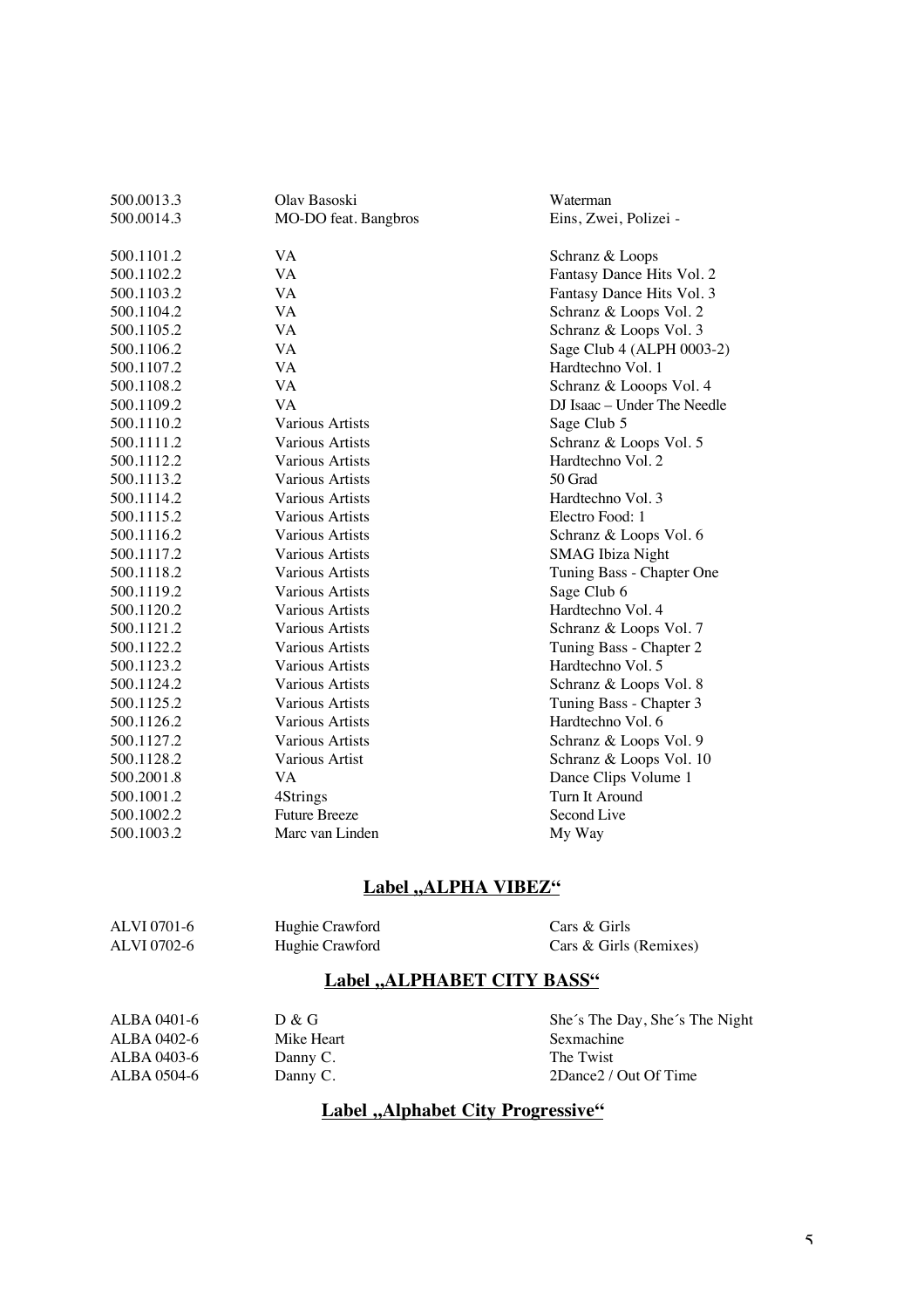| APRO 0401-6 | Age Of Love      | The Age of Love (Remixes)      |
|-------------|------------------|--------------------------------|
| APRO 0402-6 | Age Of Love      | The Age Of Love (More Remixes) |
| APRO 0403-6 | Dub Files Vol. 1 | Air Attack / Club Heart        |
| APRO 0404-6 | Reuter & Schleis | Passion                        |
| APRO 0505-6 | $SOL-7$          | Amiga Con Voco                 |
|             |                  |                                |

## **Label Black Plastic**

| BLAK 0601-6        | plus+-minus -               | Rockin With The Best           |
|--------------------|-----------------------------|--------------------------------|
| <b>BLAK 0602-6</b> | Francesco Morelli -         | Wap Bam Boogie                 |
| <b>BLAK 0703-6</b> | Dave McCullen -             | Electric Girl / Bitch          |
| BLAK 0804-6        | Lazy Rokkaz -               | Rokkshow E.P.                  |
| BLAK 0805-6        | Fat Eric -                  | Noch Jemand Da? Throw Ya Hands |
| BLAK 0806-6        | Heiko & Maiko –             | Gebongt                        |
| BLAK 0807-6        | Public Class feat. DJ Six - | This Is Your Life              |
| <b>BLAK 0908-6</b> | Future Breeze -             | Adagio For Strings             |
| <b>BLAK 0909-6</b> | Lambda -                    | Hold On Tight                  |
| BLAK 0910-6        | Heiko & Maiko -             | Not Too Late                   |
| BLAK 0911-6        | Future Breeze -             | Fade To Grey 2009              |
| Mission Impossible | Hammer & Dollé – T          | Take A Look Around             |
| NDJ 1              | Unknown                     | Noch Jemand Da?                |
|                    |                             |                                |

#### **Label Deadly Sins**

| SINS 0601-6        | Deadly Sins - | <b>Chapter One</b>   |
|--------------------|---------------|----------------------|
| SINS 0602-6        | Deadly Sins - | Chapter Two          |
| <b>SINS 0603-6</b> | Deadly Sins - | <b>Chapter Three</b> |
| SINS 0604-6        | Deadly Sins - | <b>Chapter Four</b>  |
| SINS 0605-6        | Deadly Sins - | <b>Chapter Five</b>  |
| <b>SINS 0706-6</b> | Deadly Sins - | Chapter Six          |
| SINS 0707-6        | Deadly Sins - | <b>Chapter Seven</b> |
| <b>SINS 0708-6</b> | Deady Sins -  | Chapter Eight        |
| <b>SINS 0809-6</b> | Deadly Sins - | <b>Chapter Nine</b>  |
| SINS 0810-6        | Deadly Sins - | Chapter Ten          |
|                    |               |                      |

## **Label ,,DROPOUT!"**

| DROP 9801-6 | E.F.O.                | <b>NOW</b>                       |
|-------------|-----------------------|----------------------------------|
| DROP 9802-6 | André Michelle        | A2 (Silent Breed RMX)            |
| DROP 9803-6 | U.S.A.F.              | To The Beat / Last Battle        |
| DROP 9804-6 | Soup                  | New York, London, Paris, Chicago |
| DROP 9905-6 | <b>Summer Madness</b> | Summer Power                     |
| DROP 9906-6 | Da Loop Brothers II   | Calling Myself                   |
| DROP 9907-6 | E.F.O.                | Nexus $6$                        |
| DROP 0101-6 | The Moon              | Blow Up The Speakers             |
| DROP 0102-6 | Junkfood Junkies      | The Journey                      |
| DROP 0103-6 | Studio 303            | P.R.E.T.T.Y.                     |
| DROP 0104-6 | Powell                | I'm ready                        |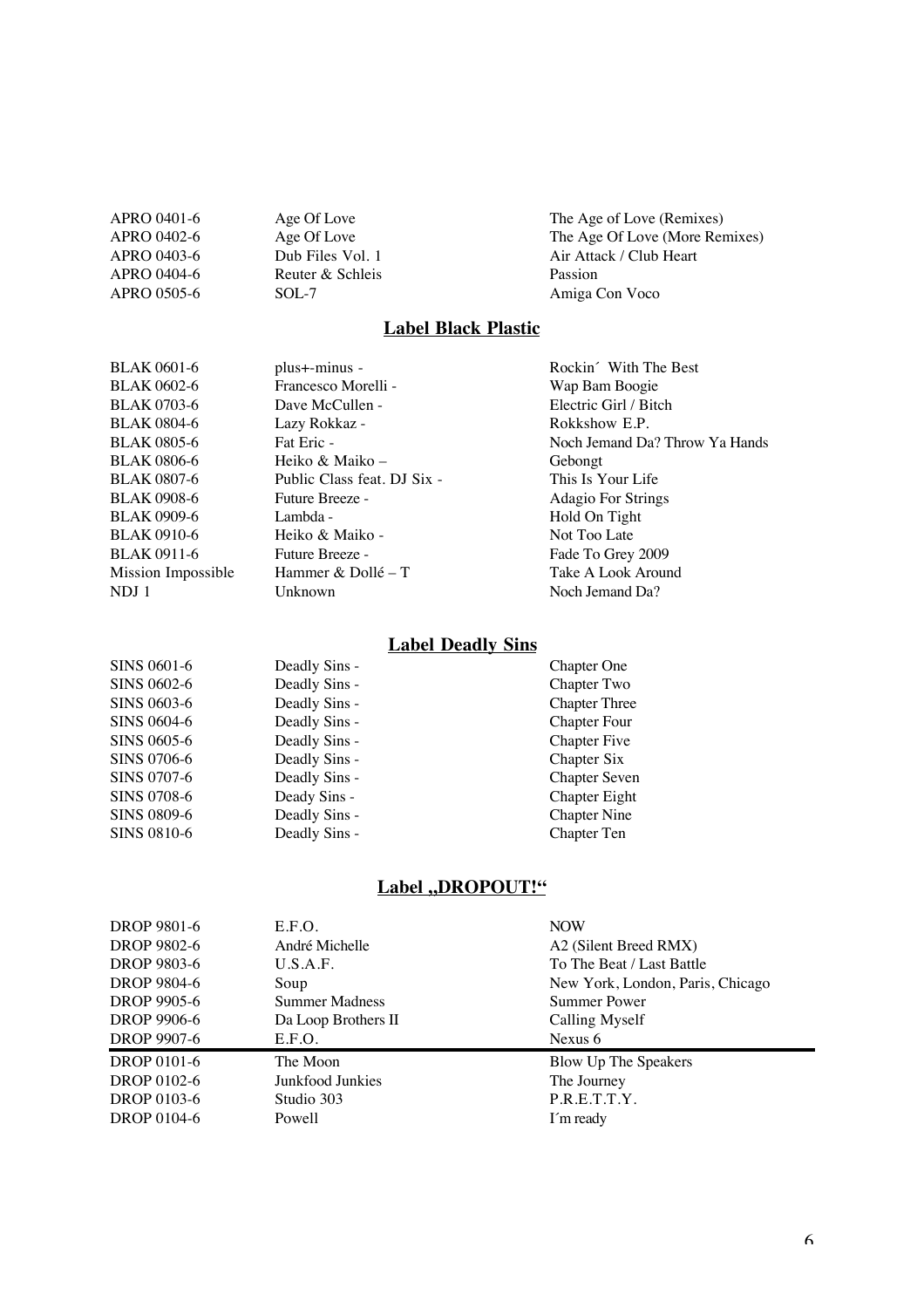| DROP 0105-6        | Embargo                         | Scream               |
|--------------------|---------------------------------|----------------------|
| DROP 0106-6        | The Moon                        | Sushi                |
| DROP 0107-6        | Groovelikers                    | Groovelik            |
| DROP 0108-6        | Junkfood Junkies pres. The Game | The Gam              |
| DROP 0109-6        | <b>Rave Allstars</b>            | I need you           |
| DROP 0110-6        | Taiko                           | Silence (I           |
| DROP 0111-6        | Michael Parsberg                | Bassline I           |
| DROP 0112-6        | 4Clubbers                       | Children             |
| DROP 0213-6        | X900                            | Viva La I            |
| DROP 0214-6        | Miss Peppermint                 | Back in T            |
| DROP 0215-6        | Junkfood Junkies                | Spin Out             |
| DROP 0216-6        | Poeppelbaum & Helmedach         | 25.17                |
| DROP 0217-6        | Boca                            | Play with            |
| DROP 0218-6        | 4Clubbers                       | Together             |
| DROP 0219-6        | Taiko                           | Rappelkis            |
| DROP 0220-6        | 4Clubbers                       | Together             |
| DROP 0221-6        | Rave Allstars                   | <b>Braucht II</b>    |
| DROP 0222-6        | $89$ -ers                       | Wap Bam              |
| DROP 0223-6        | Jens O.                         | Remembe              |
| DROP 0224-6        | First Wave                      | Hi Tonigl            |
| DROP 0225-6        | Erik Vee                        | Wildside             |
| DROP 0226-6        | <b>Rave Allstars</b>            | <b>Braucht</b> I     |
| DROP 0227-6        | <b>Boca</b>                     | <b>Brazil</b>        |
| DROP 0228-6        | Junkfood Junkies                | Party Tin            |
| DROP 0229-6        | Fusion 808                      | Take On 1            |
| DROP 0330-6        | Super Sonic ve. The Boss        | Running              |
| DROP 0331-6        | DJ Frankie Jones                | Let The E            |
| DROP 0332-6        | Silvio Ecomo                    | No Dip (i            |
| DROP 0333-6        | 4Clubbers                       | Hymn $/ S$           |
| DROP 0334-6        | Rave Allstars                   | <b>Bitte Ans</b>     |
| DROP 0335-6        | Miss Peppermint                 | The Beat             |
| DROP 0336-6        | Shaun Baker & Marc v. Linden    | Sex On T             |
| DROP 0337-6        | Groovelikers                    | Listenb              |
| DROP 0338-6        | 4Clubbers                       | Why don <sup>®</sup> |
| DROP 0339-6        | Frank Helmedach                 | Judgemen             |
| <b>DROP 0340-6</b> | <b>First Wave</b>               | Beatz are            |
| DROP 0341-6        | Junkfood Junkies                | Way of L             |
| DROP 0342-6        | Space Invaders                  | Raumpatı             |
| DROP 0343-6        | DJ Isaac                        | Go Insane            |
| DROP 0343-5        | DJ Isaac                        | Go Insane            |
| DROP 0344-6        | Jens O.                         | Man On 7             |
| DROP 0345-6        | Fusion 808                      | Fascinate            |
| DROP 0346-6        | Erik Vee                        | I am free            |
| DROP 0347-6        | One 2 One                       | Don't Sto            |
| DROP 0348-6        | Vee Traxx                       | Fearless /           |
| DROP 0449-6        | Re-Flex                         | Abulle               |
| <b>DROP 0450-6</b> | Junkfood Junkies / Jens O.      | Would W              |
|                    | Eric Vee / DJ Isaac             | Grey Hav             |
| DROP 0451-6        | Re-Flex                         | Abulle (R            |
| DROP 0452-6        | Avancada                        | Go! 2004             |
|                    |                                 |                      |

Grooveliker The Game I need your love Silence (REMIXES) Bassline Kickin´ Viva La Revolution / Open Your Mind Back in Time<br>Spin Out Play with me Together Rappelkiste Together (Remixes) Braucht Ihr Mehr?? Wap Bam Boogie Remember The Day Hi Tonight / Tear The Club Up<br>Wildside Braucht Ihr Mehr? REMIXES Party Time Take On Me / Traveller Running again Let The Beat Control Your Body No Dip (inkl. Boca Rmx) Hymn / Someday Bitte Anschnallen The Beat Is Rocking Sex On The Streets Listen...bass! Why don't you dance with me Judgement Beatz are Flowing / Rock Da House Way of Live Raumpatrouille (Drop that space) Go Insane (RMX) Go Insane Man On The Mic Fascinated By You<br>I am free Don't Stop Fearless / Mad As Hell Would We Do / Roll of Drums Grey Havens / Out of line Abulle (Remixes)<br>Go! 2004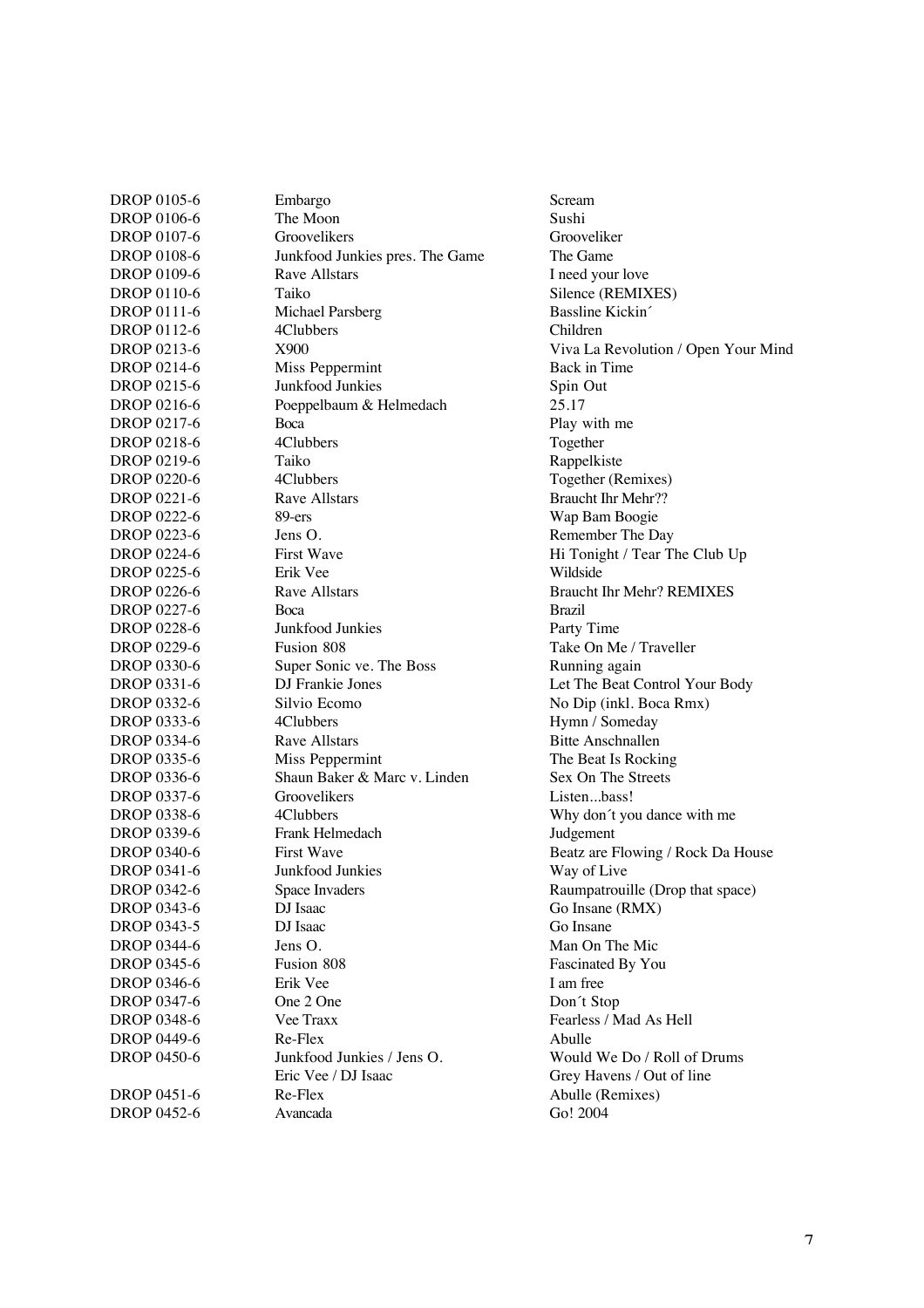| DROP 0453-6        | 4Clubbers                                                             | Secret / Sonar                        |
|--------------------|-----------------------------------------------------------------------|---------------------------------------|
| <b>DROP 0454-6</b> | Krid P                                                                | <b>Bagpipes</b>                       |
| DROP 0455-6        | Drop Kickz                                                            | How You Feel / Drop That Beat         |
| DROP 0456-6        | Erik Vee                                                              | Sacred / Iron Eden                    |
| DROP 0457-6        | Lars Palmas                                                           | 300 Pounds / Cyanide                  |
| <b>DROP 0458-6</b> | 4Clubbers                                                             | Elements of Culture / Sonar           |
| DROP 0559-6        | Vee Trax                                                              | Day of Rekockning / Murder-Death-Kill |
| <b>DROP 0560-6</b> | Groovelikers                                                          | Stop and Go                           |
| DROP 0561-6        | Junkfood Junkies                                                      | Do You Feel Me?/ Love Is An Ocean     |
| <b>DROP 0562-6</b> | Megara vs. DJ Lee                                                     | Musical Society (incl. Rocco Remix)   |
| DROP 0563-6        | Silicon Surfer                                                        | Beatbox                               |
| <b>DROP 0564-6</b> | <b>Ruff Stuff</b>                                                     | Warning / Digital Break Down          |
| DROP 0565-6        | Drop Kickz                                                            | Take That                             |
| <b>DROP 0566-6</b> | Ray Knox                                                              | Summersky / The Trip                  |
| DROP 0567-6        | Groovelikers                                                          | We are machines                       |
| <b>DROP 0568-6</b> | Pitchers                                                              | Black is back                         |
| <b>DROP 0569-6</b> | <b>Ruff Stuff</b>                                                     | Monkey Do, Monkey Say                 |
|                    |                                                                       | Smack my Bitch                        |
| <b>DROP 0570-6</b> | Tabassco vs Spread 'n'Lick                                            | Rock Da Gee                           |
| DROP 0571-6        | Megara vs. DJ Lee                                                     | Outside World                         |
| DROP 0572-6        | Ray Knox                                                              | Fiesta                                |
| DROP 0673-6        | <b>VDK</b>                                                            | Drop That Beat                        |
| DROP 0674-6        | Pitchers                                                              | <b>Back Once Again</b>                |
| DROP 0675-6        | Chicago Jaxx                                                          | Dirty Bitch                           |
| DROP 0676-6        | The Hitmen -                                                          | Energy Is You                         |
| DROP 0677-6        | DJ Jean -                                                             | Feel It 2006                          |
| DROP 0678-6        | 4 Clubbers -                                                          | Let me Be Your Fantasy                |
| DROP 0679-6        | Megara vs. DJ Lee -                                                   | For A Moment                          |
| <b>DROP 0680-6</b> | The Hitmen -                                                          | Bass Up!                              |
| DROP 0781-6        | Krid P. / First Wave -                                                | Banghra / Hi Tonite 2007              |
| DROP 0782-6        | The Hitmen -                                                          | Like I Love You                       |
| DROP 0783-6        | Pitchers -                                                            | What They Don't Like                  |
| DROP 0784-6        | 4 Clubbers feat. Silvy -                                              | Time                                  |
| DROP 0785-6        | Rilectro feat. Peeet -                                                | I Don't Like It                       |
| DROP 0786-6        | Megara vs. DJ Lee -                                                   | Blow The Mind                         |
| <b>DROP 0787-6</b> | Erik Vee -                                                            | I Can't Stop Myself                   |
| <b>DROP 0788-6</b> | The Hitmen -                                                          | Side by Side                          |
| DROP 0889-6        | Megara vs. DJ Lee -                                                   | The Goddess                           |
| <b>DROP 0890-6</b> | Fridge vs. The Hitmen -                                               | Angel                                 |
| DROP 0891-6        | Erik Vee -                                                            | Far Away                              |
| DROP 0892-6        | Megara vs. DJ Lee feat. Fridge -                                      | Paradise                              |
| DROP 0893-6        | 4 Clubbers -                                                          | Try And Try                           |
| <b>DROP 0894-6</b> | The Hitmen -                                                          | Young & Free                          |
| DROP 0895-6        | Various Artists -                                                     | 4Tunes Vol. 1                         |
| DROP 0896-6        | Megara vs. DJ Lee -                                                   | Chaos / Shock                         |
| DROP 0997-6        | Ralph Fridge vs. Restricted Area-                                     | Man On Mars                           |
| DROP 0998-6        | 89ers - Human Nations                                                 | Jump With Me                          |
| DROP 0999-6        | The Hitmen -                                                          | Here Today and Gone Tomorrow -        |
| DROP 09100-6       | Megara vs. DJ Lee / DJ Isaac / Citrus Hill / Smoothie                 |                                       |
|                    | - Give It To Me / The Sound Of The Underground / Lemon Tree / Human - |                                       |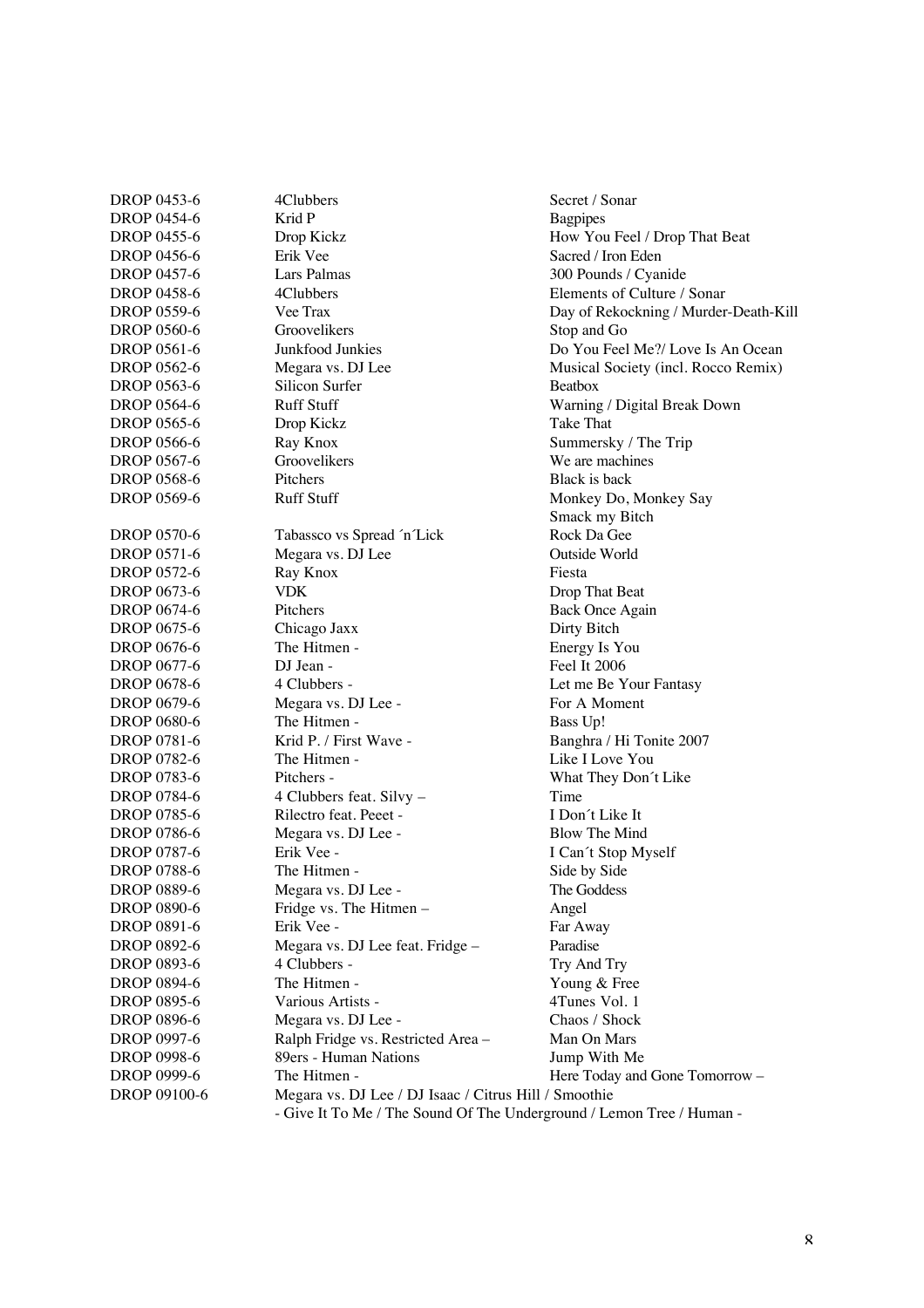| DROP 0301-2    |
|----------------|
| DROP 0302-2    |
| DROPLTD.0301-6 |
| DROPLTD.0402-6 |
| DROPLTD.0403-6 |
| DROPLTD.0504-6 |
| DROPLTD.0505-6 |
| DROPLTD.0607-6 |
| DROPLTD.0608-6 |
| DROPLTD.0609-6 |
| DROPLTD.0610-6 |
| DROPLTD.0611-6 |
| DROPLTD.0712-6 |
| DROPLTD.0713-6 |
| DROPLTD.0814-6 |
| DROPLTD.0815-6 |
| DROPLTD.0816-6 |
| DROPLTD.0817-6 |
| DROPLTD.0818-6 |

DJ Isaac Go Insane<br>
DJ Isaac Focus / Ba Megara vs. DJ Lee Musical Society<br>
Greatest Deejay Greatest Deejay Greatest Deejay Greatest Deejay Greatest Deejay Do Your Best Greatest Deejay<br>Rave Allstars DJ Isaac & DJ Zany - What U Need / I<br>Greatest Deejay - Cut The Music Greatest Deejay -<br>DJ Isaac -MO-DO feat. BANGBROS. -Greatest Deejay -

Various Artists **Oliver "Reeloop" Klitzing pres. Tech Trance** Various Artists Fantasy Dance Hits<br>DJ Isaac Go Insane Focus / Backstage DJ Isaac My Brain (Derb Mix) Ping Pong 2006<br>What U Need / Desire DJ Isaac - Over The Edge / On The Edge<br>Abel Ramos - Te Ouiero Puta / Electro Fun Abel Ramos - Te Quiero Puta / Electro Fun<br>DJ Isaac - Te Quiero Puta / Electro Fun<br>Impressed / Backstage DJ Isaac - Impressed / Backstage<br>
DJ Isaac - In My Veins / Impressed - In My Veins / Impressed - In My Veins / Impressed - In My Veins / Impressed - In My Veins - In My Veins - In My Veins - In My Veins - In My Veins - In In My Veins / Impressed<br>Eins, Zwei, Polizei MO-DO - Eins, Zwei, Polizei Greatest Deejay - Poison / The Lucky Ones<br>
Greatest Deejay - Poison Party People

#### **Label EARDRUMZ**

| DRUM 0701-6        | BassBusters vs. DJ Mystery - | Hardstyle E.P.                  |
|--------------------|------------------------------|---------------------------------|
| <b>DRUM 0702-6</b> | Pradera -                    | Thunder / Get Stupid            |
| <b>DRUM 0703-6</b> | Plasmaboys feat. Vortex -    | Destiny / Pimp Clap             |
| <b>DRUM 0704-6</b> | SinusTunes feat. Joe Nitro - | Two Evils / Rompa               |
| <b>DRUM 0805-6</b> | Pradera -                    | The Power of Control / Saturday |
| <b>DRUM 0806-6</b> | DJ Mystery -                 | <b>Black Nature / Industry</b>  |

#### **Label Electro Pop**

| EPOP 0601-6 | Heiko & Maiko - | Techno Rock  |
|-------------|-----------------|--------------|
| EPOP 0702-6 | Heiko & Maiko - | Morseton 2.0 |

#### **Label eTools**

| TOOL 01            | Pierce & Jerl -            | Minou / Chameleon               |
|--------------------|----------------------------|---------------------------------|
| TOOL <sub>02</sub> | Ben Delay & Chris Powell - | Electric / Exchange             |
| TOOL <sub>03</sub> | Andrea Doria -             | Never Mind EP                   |
| TOOL 04            | Ben Delay -                | Sex with A Stranger / Different |
| TOOL 05            | Imperator -                | Call / All In                   |
| TOOL 06            | Ben Delay & Chris Powell - | Funky Strut / First Try         |
|                    |                            |                                 |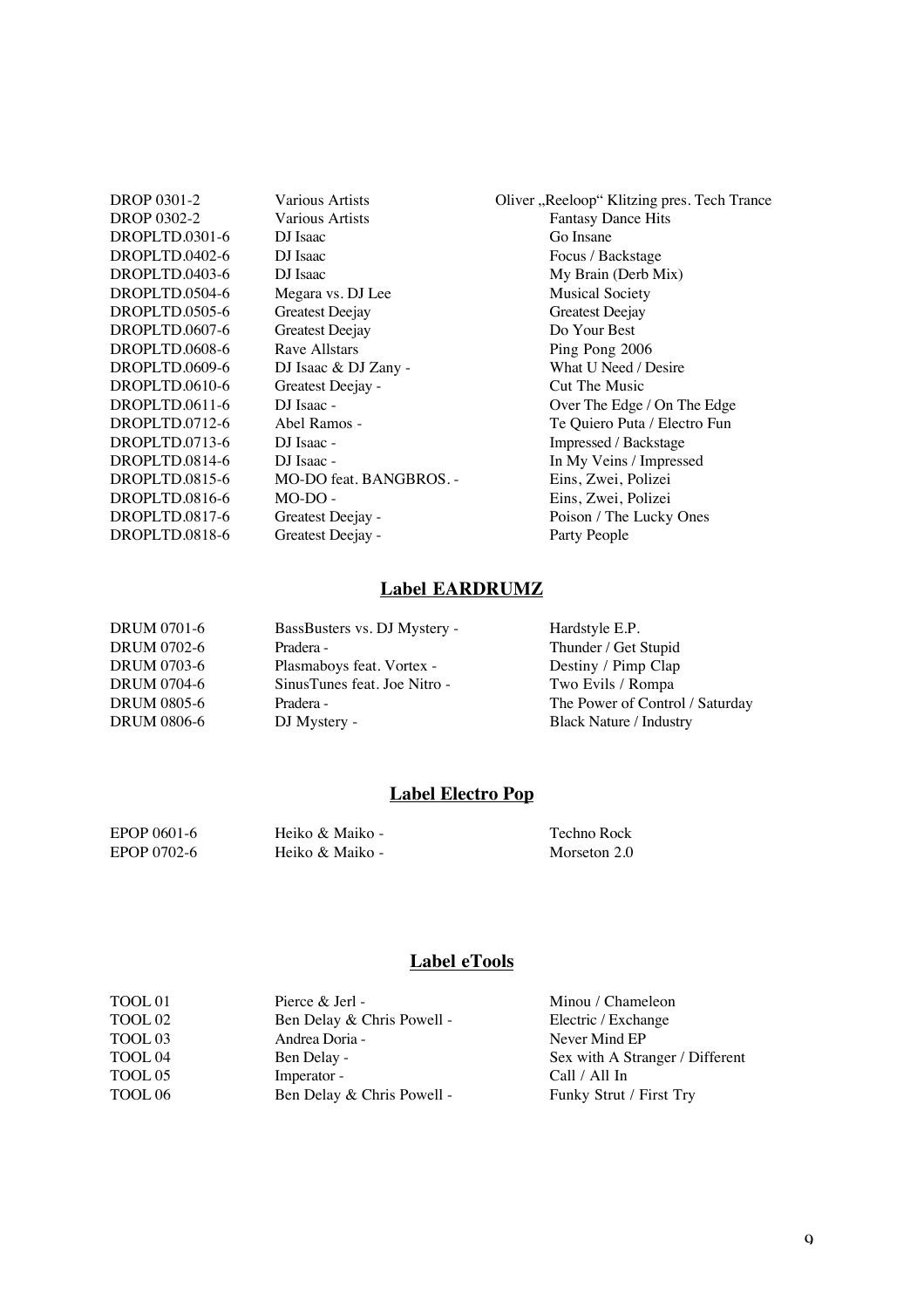## **Label ,,FINAL CHAPTER"**

| <b>CHAP 9802</b><br>Lightforce<br>Gate III<br><b>CHAP 9803</b><br>Alibarba<br>Casseopaya<br><b>CHAP 9804</b><br>Condor<br>Sky<br><b>CHAP 9905</b><br>Accupuncture<br>CHAP 0101-6<br>Force Majeure<br>Redemption<br>CHAP 0102-6<br>Liberation<br><b>Matt Darey</b> | <b>CHAP 9801</b> | Final Axis | Running               |
|-------------------------------------------------------------------------------------------------------------------------------------------------------------------------------------------------------------------------------------------------------------------|------------------|------------|-----------------------|
|                                                                                                                                                                                                                                                                   |                  |            |                       |
|                                                                                                                                                                                                                                                                   |                  |            |                       |
|                                                                                                                                                                                                                                                                   |                  |            |                       |
|                                                                                                                                                                                                                                                                   |                  |            | Do You feel the vibes |
|                                                                                                                                                                                                                                                                   |                  |            |                       |
|                                                                                                                                                                                                                                                                   |                  |            |                       |

## Label "FRIENDS"

| FRIE 01        |                   | Cyborano                    | Stuccardia               |
|----------------|-------------------|-----------------------------|--------------------------|
| FRIE 02        |                   | Cyril's Magic Journey       | My World                 |
| FRIE 03        |                   | 5 Freunde                   | Judgement Day            |
| FRIE 04        |                   | <b>Cyclone Tracy</b>        | Piano in Trance          |
| FRIE 05        |                   | L 'Auberge                  | Neriah                   |
| <b>FRIE 06</b> |                   | Consequenz                  | Fly So High              |
| FRIE 07        |                   | <b>Natural Born Grooves</b> | Forerunner               |
| FRIE 08        |                   | Caucasuss                   | My Dream                 |
| FRIE 09        |                   | <b>Natural Born Grooves</b> | Forerunner (RMX)         |
| FRIE 10        |                   | Diverger                    | Cascara                  |
| FRIE 11        |                   | X-Pact                      | <b>Excess</b>            |
| <b>FRIE</b> 12 |                   | Stressman                   | <b>House Party</b>       |
| <b>FRIE</b> 13 |                   | Tim Osgood                  | For You                  |
| <b>FRIE</b> 14 |                   | Subforce                    | Falling                  |
| <b>FRIE</b> 15 |                   | Peter Falk                  | Reactivated Expansion    |
| <b>FRIE</b> 16 |                   | X-Pact                      | Rock Dat Shit            |
| <b>FRIE</b> 17 |                   | Extract                     | Bawdi Man                |
| <b>FRIE 18</b> |                   | TNT presents Casa Royal     |                          |
|                |                   | feat. Adela Martinez        | Dancin <sup>2</sup>      |
| <b>FRIE</b> 19 |                   | DJ Misjah                   | <b>Magical River</b>     |
| <b>FRIE 20</b> |                   | Lava                        | <b>DIN</b>               |
|                | FRIE 003-2        | <b>Various Artists</b>      | Progressive City 1       |
|                | FRIE 004-2        | <b>Various Artists</b>      | Progressive City 2       |
|                | FRIE 005-2        | <b>Various Artists</b>      | Progressive City 3       |
|                | FRIE 006-2        | <b>Various Artists</b>      | Future Breeze in the mix |
|                | FRIE 007-2        | <b>Various Artists</b>      | Frankfurt Trance Vol. 1  |
|                | <b>FRIE 008-2</b> | <b>Various Artists</b>      | Magic Music Traxx        |
|                | <b>FRIE 009-2</b> | <b>Various Artists</b>      | Frankfurt Trance Vol. 2  |
|                | <b>FRIE 010-2</b> | <b>Various Artists</b>      | Frankfurt Trance Vol. 3  |
|                | FRIE 011-2        | <b>Various Artists</b>      | Frankfurt Trance Vol. 4  |
|                | FRIE 012-2        | Various Artists             | Frankfurt Trance Vol. 5  |
|                | FRIE 013-2        | Various Artists             | Frankfurt Trance Vol. 6  |
|                | FRIE 0114-2       | <b>Various Artists</b>      | Frankfurt Trance Vol. 7  |
|                | FRIE 0115-2       | Various Artists             | Frankfurt Trance Vol. 8  |
|                | FRIE 0216-2       | <b>Various Artists</b>      | Frankfurt Trance Vol. 9  |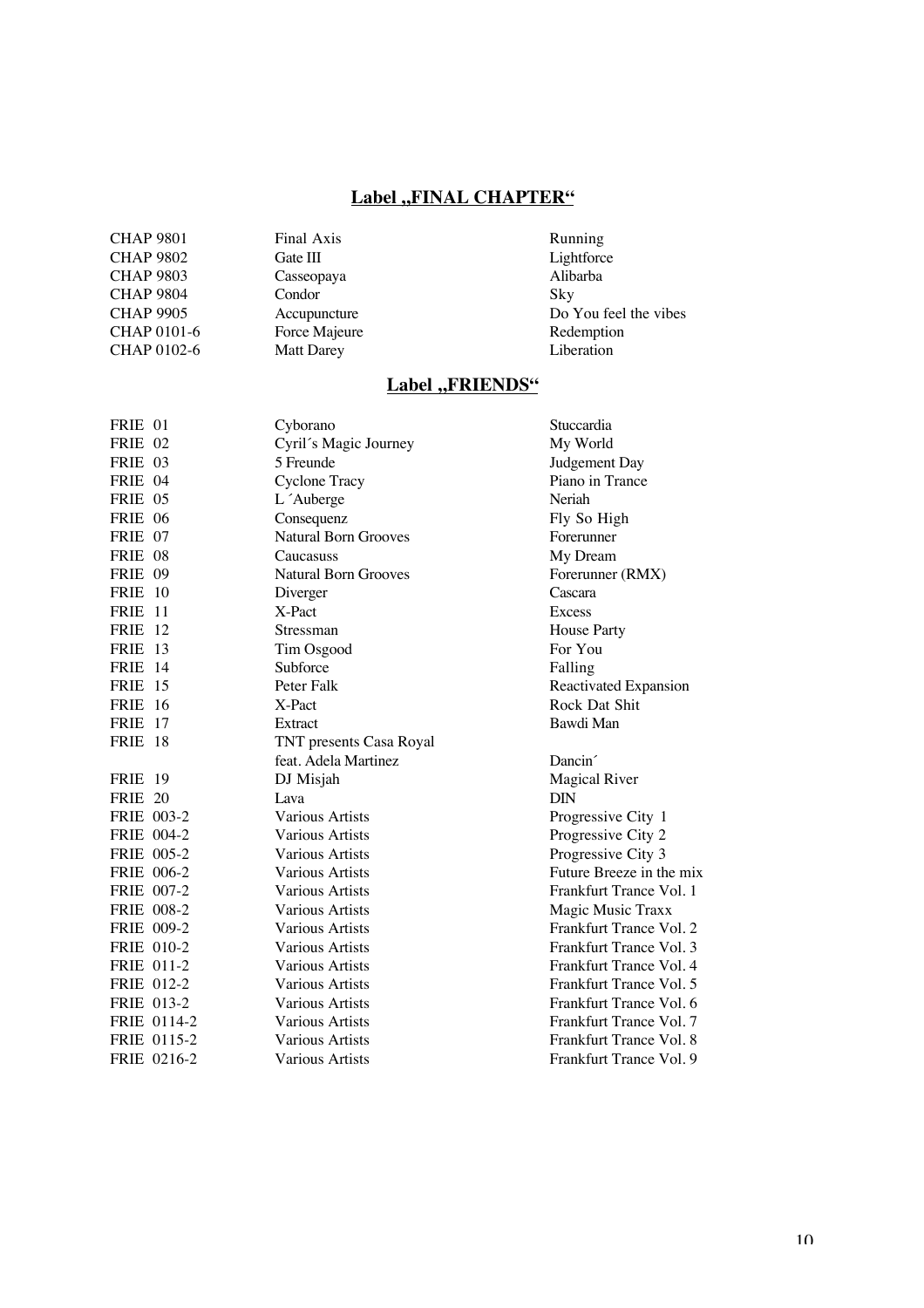## **Label FROWN**

| FROW 0702-6        | Boris S. & Sven Wittekind -       | Membran Killers E.P.             |
|--------------------|-----------------------------------|----------------------------------|
| FROW 0703-6        | Boris $S_{1}$ -                   | Mayday / The Way We Go / Clicker |
| FROW 0704-6        | Robert Natus -                    | Dead People E.P.                 |
| <b>FROW 0805-6</b> | Sorgenkint & Salva feat. Boris S. | Voll Drauf                       |
| <b>FROW 0806-6</b> | Mark Mayu –                       | Ecologie                         |
|                    |                                   |                                  |

### **Label FUNKWELLE**

| <b>FUNK 0001-6</b> | Sascha Klöber -   | Dancing Light / Cheating Me    |
|--------------------|-------------------|--------------------------------|
| <b>FUNK 0002-6</b> | Saso Recyd -      | Julija / 4 Notes               |
| <b>FUNK 0003-6</b> | Patrick Lindsey - | Wanton Mood / Im Tagtraum      |
| <b>FUNK 0004-6</b> | Dubfire -         | $Roadkill -$                   |
| <b>FUNK 0005-6</b> | Patrick Lindsey - | The Darkelf and Her Firefly    |
| <b>FUNK 0006-6</b> | Patrick Lindsey - | Das Böse Brett / What IsThis!? |

## **Label "GO FOR IT"**

| <b>GOFO</b> | 9601   | <b>Sloane Strangers</b>   | Mind Over Matter         |
|-------------|--------|---------------------------|--------------------------|
| <b>GOFO</b> | 9602   | Solid                     | Fall Down On Me          |
| GOFO        | 9602-2 | Solid                     | Fall Down On Me          |
| <b>GOFO</b> | 9603   | Houdini                   | Spiritual Freaks         |
| <b>GOFO</b> | 9604   | Caunos                    | Caunos                   |
| GOFO        | 9605   | E & B Project             | E & B Project            |
| <b>GOFO</b> | 9606   | Moonman                   | Don't be afraid          |
| <b>GOFO</b> | 9607   | The Inspiring Sound Sauce | Pulse 48                 |
| <b>GOFO</b> | 9608   | Tom Celsys                | Credits                  |
| <b>GOFO</b> | 9609   | Moonman                   | Galaxia                  |
| GOFO        | 9710   | Extract                   | Theme from Waterworld    |
| GOFO        | 9711   | Vector Mode               | Meganomic                |
| <b>GOFO</b> | 9712   | Starparty                 | I'm in Love              |
| <b>GOFO</b> | 9713   | High Head Music           | <b>Funky Emotion</b>     |
| <b>GOFO</b> | 9714   | Marc & Claude             | La                       |
| <b>GOFO</b> | 9715   | <b>Cyclone Tracy</b>      | Guide To Eternity        |
| GOFO        | 9716   | DJ Tom Stevens            | Odysee EP                |
| <b>GOFO</b> | 9717   | <b>Steve Baltes</b>       | A Kiss Around Midnight   |
| <b>GOFO</b> | 9718   | Gate                      | Transfer                 |
| GOFO        | 9719   | Moonman                   | First Light (Orig./RMX)  |
| <b>GOFO</b> | 9720   | Opus 808                  | Winter                   |
| GOFO        | 9721   | Whachamacalit             | The Chocolate Track      |
| <b>GOFO</b> | 9822   | Ten Inch                  | Splash                   |
| GOFO 9823-6 |        | <b>Cyclone Tracy</b>      | Ritmo EP                 |
| GOFO 9824-6 |        | E & B Project             | Feel The Love (CM Remix) |
| GOFO 9825-6 |        | Gate                      | Open The Gate            |
| GOFO 9826-6 |        | Kay Cee                   | Escape                   |
| GOFO 9827-6 |        | Felix Bouchard            | La Scala                 |
| GOFO 9828-6 |        | Time Square               | Pictures From The Past   |
| GOFO 9829-6 |        | DJ Tom Stevens            | <b>Final Fantasy</b>     |
| GOFO 9830-6 |        | Vector Mode               | The Way You Talk         |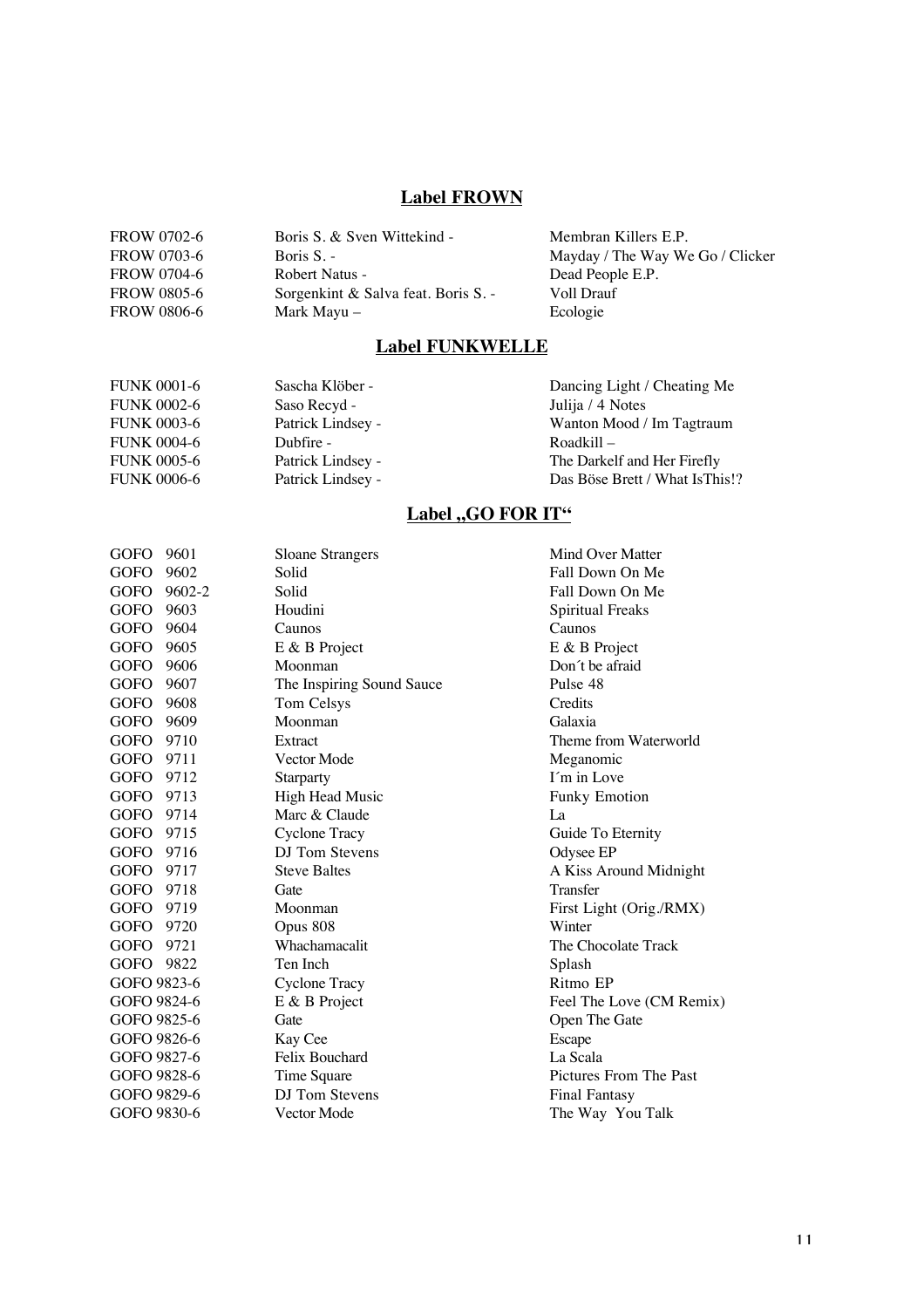| Boccaccio Life                 | The Secret Wish                                                                                                                                                                                                                                                                                                                                                                                                                                                                                                                                           |
|--------------------------------|-----------------------------------------------------------------------------------------------------------------------------------------------------------------------------------------------------------------------------------------------------------------------------------------------------------------------------------------------------------------------------------------------------------------------------------------------------------------------------------------------------------------------------------------------------------|
| Marc & Claude vs. Dr. Sam      | A Tribute To Kraftwerk                                                                                                                                                                                                                                                                                                                                                                                                                                                                                                                                    |
| Diver & Ace                    | <b>Mental Thing</b>                                                                                                                                                                                                                                                                                                                                                                                                                                                                                                                                       |
| Marc et Claude vs. Ralphie Dee | <b>Sunshower Remixes</b>                                                                                                                                                                                                                                                                                                                                                                                                                                                                                                                                  |
| Genlog                         | Mockmoon (Kay Cee RMX)                                                                                                                                                                                                                                                                                                                                                                                                                                                                                                                                    |
| Orange Sky                     | Harmonic Race                                                                                                                                                                                                                                                                                                                                                                                                                                                                                                                                             |
| Fridge                         | Paradise                                                                                                                                                                                                                                                                                                                                                                                                                                                                                                                                                  |
|                                | Love Stimulation                                                                                                                                                                                                                                                                                                                                                                                                                                                                                                                                          |
| M-T Nature                     | Cover Me                                                                                                                                                                                                                                                                                                                                                                                                                                                                                                                                                  |
|                                | My dreams will come true                                                                                                                                                                                                                                                                                                                                                                                                                                                                                                                                  |
| Nikolai                        | I'm back                                                                                                                                                                                                                                                                                                                                                                                                                                                                                                                                                  |
|                                | I like This                                                                                                                                                                                                                                                                                                                                                                                                                                                                                                                                               |
| DJ Tom Stevens                 | Timetrip (es wird Zeit)                                                                                                                                                                                                                                                                                                                                                                                                                                                                                                                                   |
| Chateau Ciel                   | The Dream                                                                                                                                                                                                                                                                                                                                                                                                                                                                                                                                                 |
|                                | Sunshine (Take U there)                                                                                                                                                                                                                                                                                                                                                                                                                                                                                                                                   |
|                                | Invisible Girl                                                                                                                                                                                                                                                                                                                                                                                                                                                                                                                                            |
|                                | Don't turn away                                                                                                                                                                                                                                                                                                                                                                                                                                                                                                                                           |
|                                | Ne                                                                                                                                                                                                                                                                                                                                                                                                                                                                                                                                                        |
|                                | Music Hypnotizes 2000                                                                                                                                                                                                                                                                                                                                                                                                                                                                                                                                     |
|                                | Outface 2000                                                                                                                                                                                                                                                                                                                                                                                                                                                                                                                                              |
|                                | <b>Strawberry Dreams</b>                                                                                                                                                                                                                                                                                                                                                                                                                                                                                                                                  |
|                                | I'm in love (Ferry Corsten RMX)                                                                                                                                                                                                                                                                                                                                                                                                                                                                                                                           |
|                                | Zeitreise                                                                                                                                                                                                                                                                                                                                                                                                                                                                                                                                                 |
|                                | Thoughts                                                                                                                                                                                                                                                                                                                                                                                                                                                                                                                                                  |
|                                | Give all you got                                                                                                                                                                                                                                                                                                                                                                                                                                                                                                                                          |
|                                | Angel                                                                                                                                                                                                                                                                                                                                                                                                                                                                                                                                                     |
|                                | Say Goodbye                                                                                                                                                                                                                                                                                                                                                                                                                                                                                                                                               |
|                                | Emotions                                                                                                                                                                                                                                                                                                                                                                                                                                                                                                                                                  |
|                                | You can (kiss my)                                                                                                                                                                                                                                                                                                                                                                                                                                                                                                                                         |
|                                | Escape                                                                                                                                                                                                                                                                                                                                                                                                                                                                                                                                                    |
|                                | A World Of Love                                                                                                                                                                                                                                                                                                                                                                                                                                                                                                                                           |
|                                | Dark Horizon                                                                                                                                                                                                                                                                                                                                                                                                                                                                                                                                              |
|                                | Africa                                                                                                                                                                                                                                                                                                                                                                                                                                                                                                                                                    |
|                                |                                                                                                                                                                                                                                                                                                                                                                                                                                                                                                                                                           |
|                                | Six Strings To Heaven<br>Sonic Silence                                                                                                                                                                                                                                                                                                                                                                                                                                                                                                                    |
|                                |                                                                                                                                                                                                                                                                                                                                                                                                                                                                                                                                                           |
|                                | Right behind you                                                                                                                                                                                                                                                                                                                                                                                                                                                                                                                                          |
|                                | Cala D'hort                                                                                                                                                                                                                                                                                                                                                                                                                                                                                                                                               |
|                                | Galaxia (Remixe)                                                                                                                                                                                                                                                                                                                                                                                                                                                                                                                                          |
|                                | Unsolved Misteries (limited Edition)                                                                                                                                                                                                                                                                                                                                                                                                                                                                                                                      |
|                                | Unsolved Misteries / Jetlag                                                                                                                                                                                                                                                                                                                                                                                                                                                                                                                               |
|                                | Follow The Lights                                                                                                                                                                                                                                                                                                                                                                                                                                                                                                                                         |
|                                | Stonehenge                                                                                                                                                                                                                                                                                                                                                                                                                                                                                                                                                |
|                                | Unsolved Mysteries (Schumacher Mix)                                                                                                                                                                                                                                                                                                                                                                                                                                                                                                                       |
|                                | Mystery                                                                                                                                                                                                                                                                                                                                                                                                                                                                                                                                                   |
|                                | Mystery (Remixe)                                                                                                                                                                                                                                                                                                                                                                                                                                                                                                                                          |
| Infernal                       | Muzaik                                                                                                                                                                                                                                                                                                                                                                                                                                                                                                                                                    |
| Kay Cee                        | I Feel You                                                                                                                                                                                                                                                                                                                                                                                                                                                                                                                                                |
| Kay Cee                        | I Feel You (Remixes)                                                                                                                                                                                                                                                                                                                                                                                                                                                                                                                                      |
| Little Jam                     | Wings of The Eagle                                                                                                                                                                                                                                                                                                                                                                                                                                                                                                                                        |
| Condor                         | On my Own                                                                                                                                                                                                                                                                                                                                                                                                                                                                                                                                                 |
|                                | Kay Cee<br>Summer Spirit feat. Tantjana<br>Mario de Bellis pres. AMEDEO feat. Mrs. Unknown<br>Kay Cee<br>Time Square II<br>Opus 808<br>Marc et Claude<br>8Voice<br>DJ Tom Stevens vs. Fridge<br>Ten Inch<br>Starparty<br>Dark Moon<br><b>Steve Baltes</b><br>Gate IV<br>Fridge<br>Aaron Kassar<br>DJ Tom Stevens<br>Condor II<br>Space Diva<br>Van Gott<br>Dark Moon<br>Cape 4<br><b>Cyclone Tracy</b><br>Darbucca feat Tanya<br>Aconada<br>Es Vedra<br>Moonman<br>Kay Cee<br>Kay Cee<br>DJ Sabu<br>Mark Brain<br>Kay Cee<br>Ralph Fridge<br>Ralph Fridge |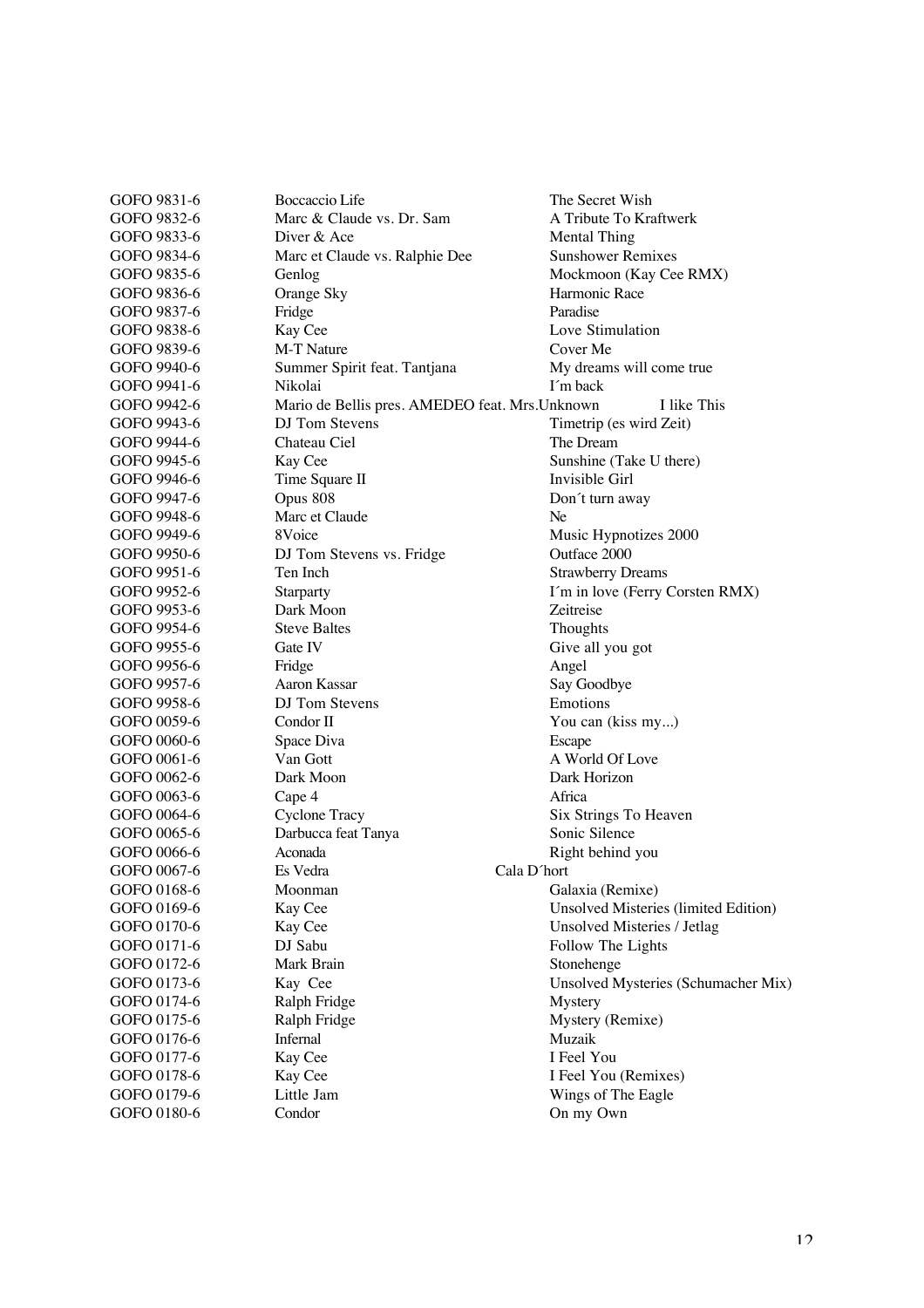GOFO 0282-6 Mark Brain Radikal GOFO 0283-6 Survivors Survivors Kagami GOFO 0284-6 Genlog General Mockmoon GOFO 0285-6 Ralph Fridge Mystery (REMIXES) GOFO 0286-6 Airbase Vol. 1 GOFO 0287-6 Vectrex Vectrex Line of Fire (incl. DJ Shah Remix) GOFO 0288-6 Diver & Ace Vol. 2 GOFO 0289-6 Art of Trance Madagskar GOFO 0290-6 Dark Moon<br>
GOFO 0291-6 Ralph Fridge National Man on Mars GOFO 0291-6 Ralph Fridge GOFO 0292-6 Airbase Genie GOFO 0293-6 Ralph Fridge Man on Mars GOFO 0394-6 Condor Condor Velvet Dreams GOFO 0395-6 Suspicious Atlantis GOFO 0396-6 Survivors Survivors Coming Home GOFO 0397-6 Jezper Söderlund Angel GOFO 0398-6 Jacob & Mendez Moondust / Angel of darkness GOFO 0399-6 Final Fantasy You're my Angel GOFO 03100-6 Starparty/Condor/Dark Moon... I'm in Love/Velvet Dreams/Running... GOFO 03101-6 Michael Parsberg Evolution GOFO 03102-6 Driftwood Anything Goes GOFO 04103-6 Peran Peran We want to be free GOFO 04104-6 SOL-7 When Love Comes GOFO 04105-6 MANYOU Drifting Away GOFO 04106-6 Marc van Linden & Mathys AM 2 PM / Sunrise GOFO 04107-6 Airbase Pandemonium / Ocean Realm GOFO 04108-6 SOL-7 In Energy We Trust<br>GOFO 04109-6 Marc van Linden feat. DE/VISION Real Thing / LH 3293 GOFO 04109-6 Marc van Linden feat. DE/VISION<br>GOFO 04110-6 Ron Van den Beuken GOFO 04110-6 Ron Van den Beuken Endless (Orig./4Clubbers Rmx) GOFO 04111-6 SUN:PORT Abuse GOFO 05112-6 Marc et Claude Free GOFO 05113-6 Sun:Port Angels fall first GOFO 05114-6 Ron van den Beuken Sunset GOFO 05115-6 Frank Helmedach & Sandra Flyn A.S.A.P. GOFO 05116-6 Michael Parsberg & Flipside The Box GOFO 05117-6 Sun:Port Sun:Port Follow Me GOFO 06118-6 Vendex - No One Cares GOFO 06119-6 Fred Baker pres. Odyssey - Magic Pad GOFO 06120-6 Sun:Port - Sun:Port - Meet The Fallen Angel GOFO 07121-6 Ralph Novell – Stardust GOFO 07122-6 Sun:Port - Sun:Port - Sunrays / Rebirth Of The Sun GOFO 07123-6 Ralph Novell - Aerospace / Astronautic GOFO LTD. 01 Backgammon Backgammon The Kiss GOFO LTD. 02 Heaven's Hell He chilled out GOFO LTD. 03 Diver & Ace Mental Thing (Sakin & Friends RMX) GOFO LTD. 04 Opus 808 Don't Turn Away GOFO LTD. 05 Kay Cee Escape (Signum RMX) GOFO LTD. 06 Fridge Paradise (Nu Gray Mix)<br>
GOFO LTD. 2001 Marc et Claude Ne (Remixes) GOFO LTD. 2001 Marc et Claude Ne (Remixes)

GOFO 0281-6 Krystal Unpredictable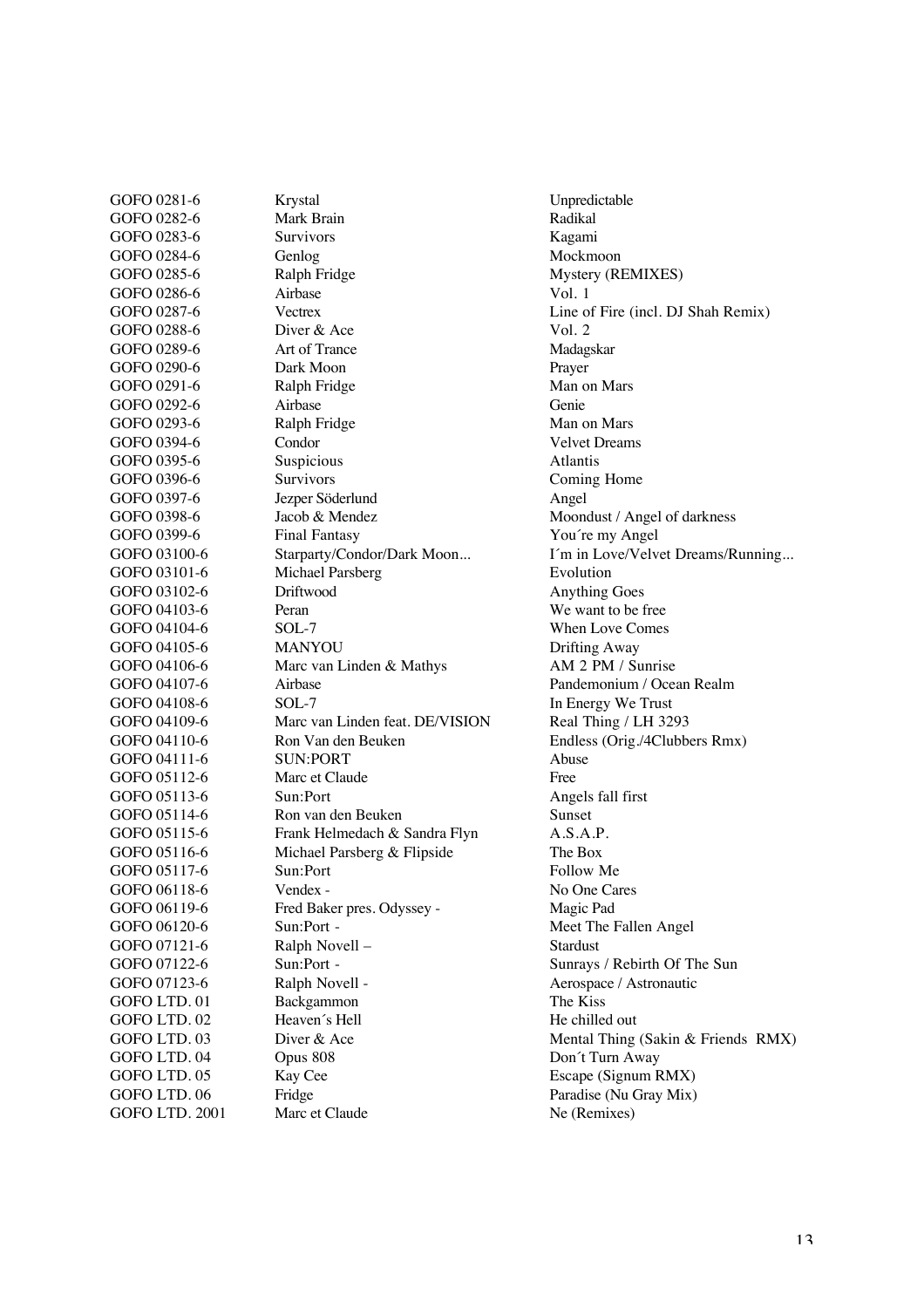| GOFO LTD. 2002        | DJ Tom Stevens vs. Fridge | Outface 2000 (The New Mixes)          |
|-----------------------|---------------------------|---------------------------------------|
| GOFO LTD. 2003        | Kay Cee                   | Millennium Stringz                    |
| GOFO LTD. 2004        | <b>Future Breeze</b>      | Keep The Fire Burnin' (F.Corsten Mix) |
| GOFO LTD. 2005        | Kay Cee                   | Escape 2                              |
| <b>GOFO LTD. 2006</b> | Moonman 2000              | Don't be afraid                       |
| GOFO 9801-2           | <b>Various Artists</b>    | Go For It Compilation Vol. 1          |
| GOFO 9802-2           | <b>Various Artists</b>    | Go For It Compilation Vol. 2          |
| GOFO 9903-2           | <b>Various Artists</b>    | Marc et Claude's Trance Mix Vol. 1    |
|                       |                           |                                       |

### Label "GHOSTSTYLE"

| GOST 0001-6 | Ghost                 | Hey You                         |
|-------------|-----------------------|---------------------------------|
| GOST 0002-6 | Manu Kenton           | Bazik / At Work / BZ 097        |
| GOST 0003-6 | <b>Ghost</b>          | Hey You (Remixes)               |
| GOST 0004-6 | Michael Forzza        | Exposure                        |
| GOST 0005-6 | Dave Davis            | More Elements                   |
| GOST 0006-6 | Manu Kenton           | Hypnotik / Acid Party / Eclipse |
| GOST 0007-6 | <b>Samuel Sanders</b> | Cyclone / Sensual Groove        |
| GOST 0008-6 | Michael Forzza        | Kahana / Shocker                |
|             |                       |                                 |

## Label "GHOSTSTYLE II"

| GSII 0401-6 | Q-IC $&$ Ghost   | Desire / Go Higher                    |
|-------------|------------------|---------------------------------------|
| GSII 0402-6 | Dark Alliance    | Genetic / Vibration                   |
| GSII 0403-6 | $O$ -IC & Ghost  | Fuck You                              |
| GSII 0504-6 | Ghost            | Who's fucking me?!/Liar/Love you suck |
| GSII 0505-6 | Armani & Ghost   | My House                              |
| GSII0506-6  | Red Alliance     | Deeper / Harder                       |
| GSII 0507-6 | S.W. Cooperation | Serious Problem / Get to your place   |
| GSII 0508-6 | Q-IC $&$ Ghost   | Q-IC is a machine                     |
| GSII 0501-2 | VA.              | Ghoststyle Mix by DJ Ghost            |
|             |                  |                                       |

### **Label ,,HILARIOUS"**

| <b>HILA</b> 0101-6 | Wacker & Mahlstedt             | Sparring / Rise    |
|--------------------|--------------------------------|--------------------|
|                    | Label "IdPl"                   |                    |
| <b>IDPL 0001-6</b> | Liquid Phonk & Patrick Lindsey | Smile On Your Face |
|                    | Label Jaktronic                |                    |

#### JAKT 0001-6 Herbert Boese - Time's Up / House Call<br>JAKT 0002-6 Herbert Boese - Charger / Hypnotoad JAKT 0002-6 Herbert Boese - Charger / Hypnotoad JAKT 0003-6 Herbert Boese - Charger / Hypnotoad Karma / Snakepit Karma / Snakepit

#### **Label Kittball**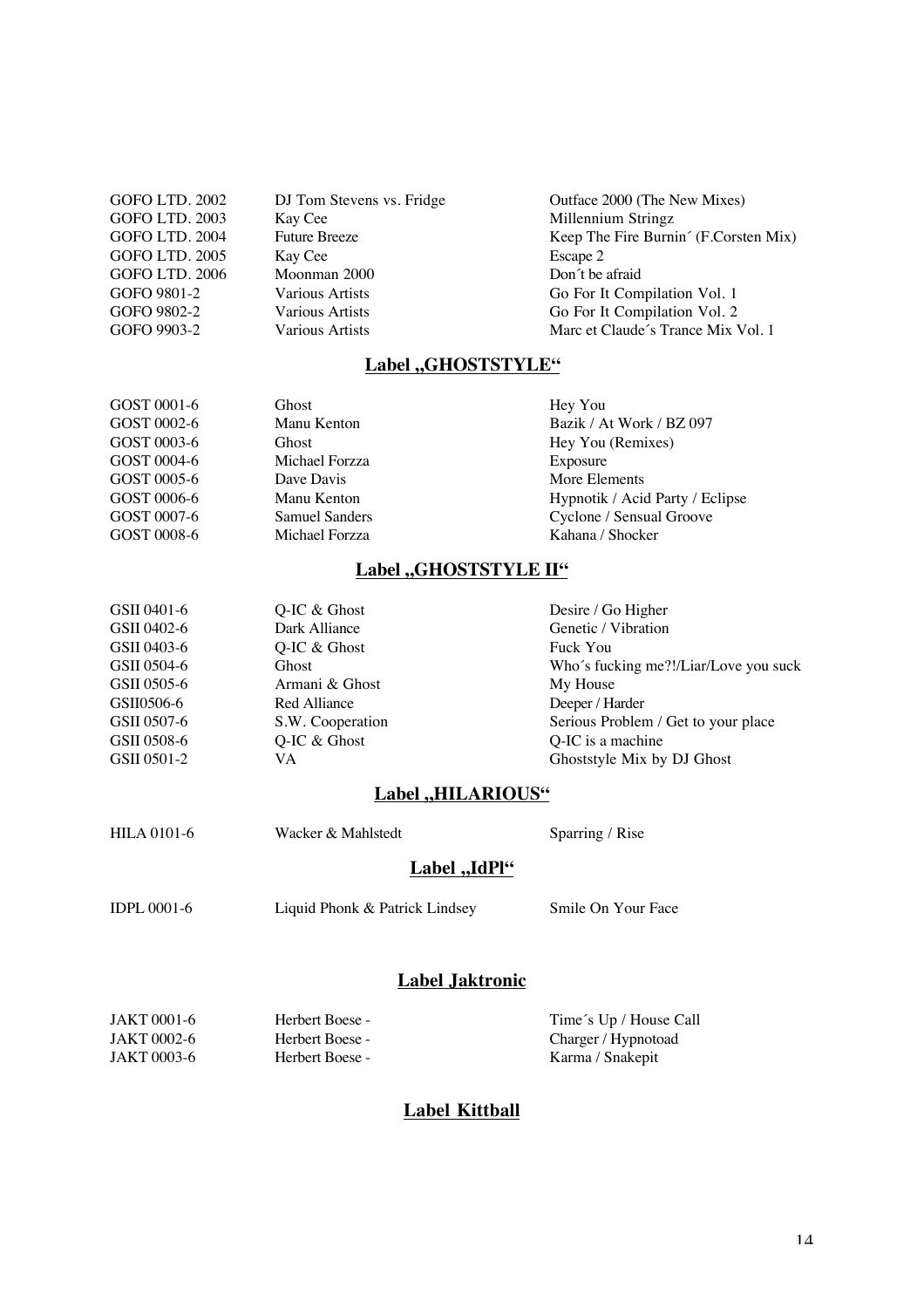| KITT 0003-6 | Babylon Robots & Kean Sanders - DOP4M1N                  |
|-------------|----------------------------------------------------------|
| KITT 0004-6 | Tube & Berger present T.Y.W.O. - The Young and Wild Ones |
| KITT 0005-6 | Tube & Berger feat. Vanity - Funky Shit                  |
| KITT 0006-6 | Tube & Berger feat. Vanity - Funky Shit (Remixes)        |
| KITT 0007-6 | Tube & Berger pres. Push Push - The Force / Clinique     |
| KITT 0008-6 | Tube & Berger vs. Swen Weber - Hayabusa / Nonstop        |

## **Label ,,Lady Like"**

LADY 0001-6 Gallaxee Gallaxee Broken Heart / Get Up

## **Label ,,LIMITE"**

| LIMI <sub>01</sub> | Various Artists | $303\%$ Acid            |
|--------------------|-----------------|-------------------------|
| $LIMI$ 02          | Ephemera        | Voices                  |
| <b>LIMI 9501</b>   | Kirtap Yesnil   | Holy Zwitsch            |
| <b>LIMI 9502</b>   | Very Reasonable | Very Weed               |
| <b>LIMI 9503</b>   | Lilo Schulberg  | Backgammon              |
| <b>LIMI 9504</b>   | <b>Brixton</b>  | Expojun                 |
| <b>LIMI 9605</b>   | Kirtap Yesnil   | <b>Pneumatic Hammer</b> |
| <b>LIMI 9606</b>   | Side FX         | Side FX I               |
| <b>LIMI 9607</b>   | Very Reasonable | Don Bastel              |
| <b>LIMI 9608</b>   | Side FX         | Side FX II              |
| <b>LIMI 9609</b>   | Frank Navrade   | <b>Artifical Groove</b> |
| <b>LIMI 9610</b>   | Prozak          | Zeitlaut                |
| LIMI 9611          | Side FX         | Side FX III             |
| <b>LIMI 9612</b>   | Headphunk       | Headphunk               |
| LIMI 9613          | Very Reasonable | Eierlauf                |
| <b>LIMI 9614</b>   | Kirtap Yesnil   | Fluffy                  |
| <b>LIMI 9715</b>   | Lilo Schulberg  | Frühschicht             |
| LIMI 9716          | Side FX IV      | X-Plain                 |
|                    |                 |                         |

## **Label "LA MAISON GRANDE"**

| <b>MAIS 9501</b> | Electric Fruit Orchestra   | Disco Stomp                     |
|------------------|----------------------------|---------------------------------|
| <b>MAIS 9502</b> | Cyb                        | <b>Now</b>                      |
| <b>MAIS 9603</b> | C <sub>V</sub> b           | Now (RMX)                       |
| <b>MAIS 9604</b> | Stressman feat. Housedwarf | Come On and                     |
| <b>MAIS 9605</b> | L & G Project              | It's So Good                    |
| <b>MAIS 9706</b> | DR. B                      | <b>Get Phonkey</b>              |
| <b>MAIS 9707</b> | Electric Fruit Ochestra    | Rock Da Beat                    |
| <b>MAIS 9708</b> | Mirabeau                   | Bang Da Beat                    |
| <b>MAIS 9709</b> | Dick                       | I'm a real sexmaniac            |
| <b>MAIS 9710</b> | Lambda feat. Martha Wash   | Hold On Tight                   |
| MAIS 9910-6      | Lambda feat. Martha Wash   | Hold on tight (Remixe) $2x12$ " |
| <b>MAIS</b> 9711 | Electric Fruit Ochestra    | <b>Echoes Of Nature</b>         |
|                  |                            |                                 |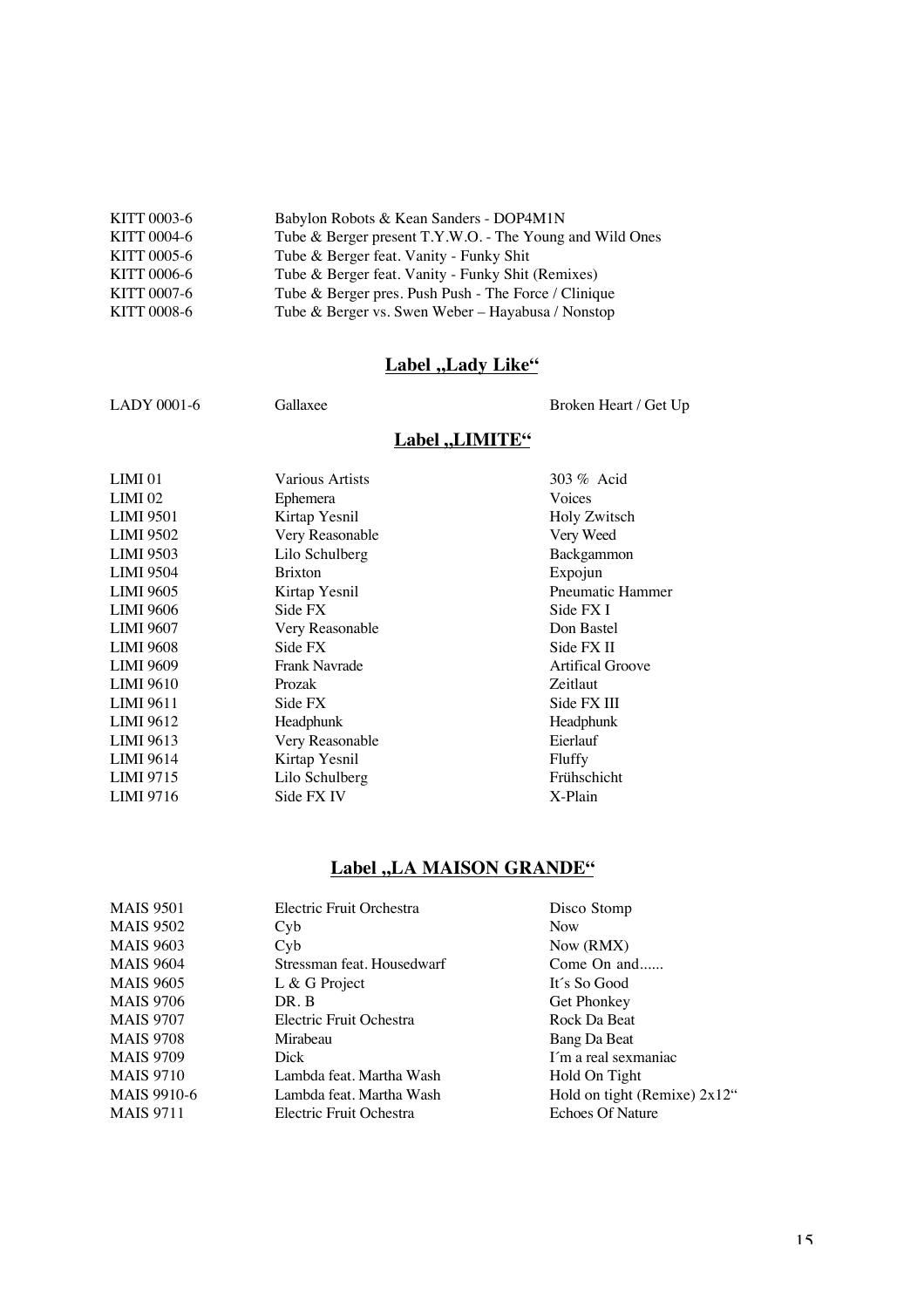| <b>MAIS</b> 9712   | Bodyheat feat. Lava Rouge | T-Fobia                        |
|--------------------|---------------------------|--------------------------------|
| <b>MAIS</b> 9713   | Da Loop Brothers          | Da Loop Bros. Vol. 1           |
| <b>MAIS 9714</b>   | Electric Fruit Ochestra   | <b>Ouattro</b>                 |
| <b>MAIS 9715</b>   | T-Phobia                  | Bodyheat (RMX)                 |
| MAIS 9816-6        | <b>Monsoon</b>            | Africa                         |
| MAIS 9817-6        | D-Vector                  | Turn Down                      |
| MAIS 9818-6        | Mirabeau                  | The Beat                       |
| MAIS 9819-6        | Discount                  | No Doubt                       |
| <b>MAIS 0020-6</b> | Lambda                    | New York (Future Breeze Remix) |
|                    |                           |                                |

## **Label ,, Marc et Claude's"**

| <b>MECL 9901-6</b> | Zero Gravity                         | A New Sensorium                      |
|--------------------|--------------------------------------|--------------------------------------|
| <b>MECL 9902-6</b> | Power Dove                           | Sonic                                |
| MECL 9903-6        | Saucermen                            | Aquarius                             |
| MECL 9904-6        | Pete Namlook                         | Spacedriver / The Driver             |
| <b>MECL 9905-6</b> | Saints & Sinners                     | Summernight                          |
| <b>MECL 9906-6</b> | Zero Gravity                         | A New Sensorium (Rmx)                |
| <b>MECL 9907-6</b> | Acapulco Highway Hi-Fi               | <b>Candlelight Dinner</b>            |
| <b>MECL 0008-6</b> | Bedrock                              | <b>Heaven Scent</b>                  |
| <b>MECL 0009-6</b> | John Johnson                         | Impact                               |
| <b>MECL 0010-6</b> | <b>MRE</b>                           | Sidewinder / Rushdown                |
| <b>MECL 0011-6</b> | Freestyle                            | Freestyler                           |
| <b>MECL 0012-6</b> | Power Dove                           | September Soul                       |
| <b>MECL 0113-6</b> | Yoogie van Bellen + Christian Linder | <b>Electric Nite</b>                 |
| <b>MECL 0114-6</b> | John Johnson                         | The City EP                          |
| <b>MECL 0115-6</b> | <b>Trancesetters</b>                 | Roaches (John Jphnson RMX)           |
| <b>MECL 0116-6</b> | Marc Hell                            | Rockin' and Rollin' /Vivid           |
| <b>MECL 0117-6</b> | <b>Bosporus</b>                      | Kinda Scary / 2 Phase                |
| <b>MECL 0118-6</b> | Owen & Hadley                        | Rain                                 |
| <b>MECL 0119-6</b> | <b>MRE</b>                           | MRE presents Boombastic              |
| <b>MECL 0120-6</b> | Sonic Tribe                          | Reaction                             |
| <b>MECL 0221-6</b> | <b>MRE</b>                           | The Deep Edge Part 2                 |
| MECL 0222-6        | Wacker & Mahlstedt                   | Switchblade/Funk Ball                |
| <b>MECL 0123-6</b> | Johnson Inc.                         | Vitalizer / Soul Pressure            |
| <b>MECL 0001-2</b> | Various Artists                      | Marc et Claude in the mix Vol. 2     |
| <b>MECL 0102-2</b> | Various Artists                      | John Johnson live in Hong Kong       |
| <b>MECL 0103-2</b> | Various Artists                      | Progressive City - Edition Blue      |
| <b>MECL 0004-2</b> | Various Artists                      | Marc et Claude - Collecting Airmiles |
| <b>MECL 0005-2</b> | Marc et Claude                       | You Own The Sound                    |
| <b>MECL 0006-3</b> | Marc et Claude                       | You Own The Sound                    |
|                    |                                      |                                      |

## **Label ,,METAL DISCO"**

|             | Label "Midway"   |                 |
|-------------|------------------|-----------------|
| MEDI 0001-6 | The Trash Clique | It's not Enough |

MWAY 0504-6 Marc van Linden Forbidden Love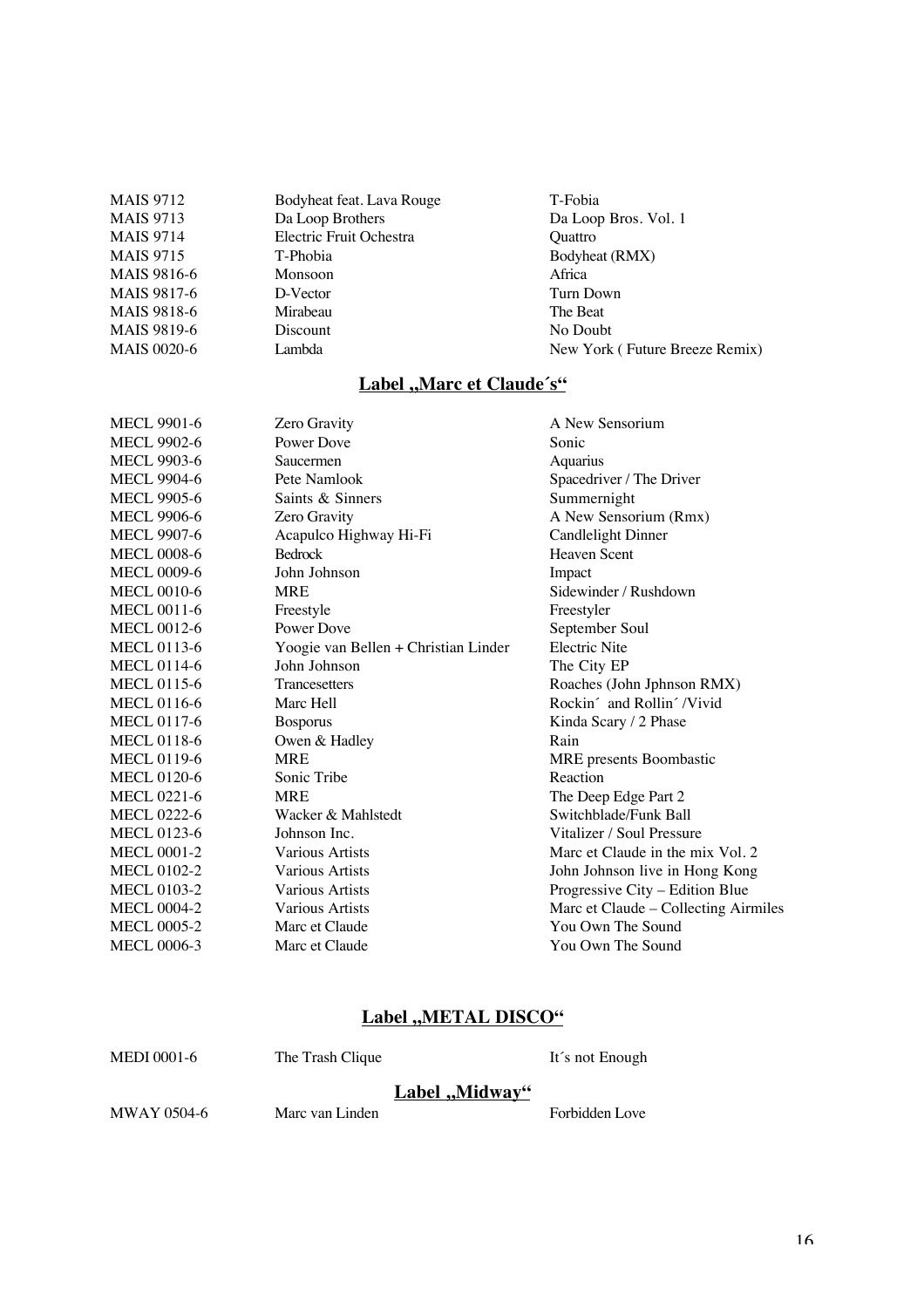| <b>MWAY 0505-6</b> | <b>Krzysztof Chochlow</b>                                         | Release / Minimal Screw          |
|--------------------|-------------------------------------------------------------------|----------------------------------|
| <b>MWAY 0606-6</b> | Sandra Flyn                                                       | Rocking                          |
| <b>MWAY 0607-6</b> | DJ Seb B. -                                                       | Mass Noise                       |
| <b>MWAY 0608-6</b> | John O'Callaghan aka Joint Operations Centre - Elevator Dance-Off |                                  |
| <b>MWAY 0709-6</b> | Krzysztof Chochlow -                                              | Reserve Midnight                 |
| <b>MWAY 0710-6</b> | Marc van Linden with Funabashi -                                  | Gentle Pleasure / These days     |
| <b>MWAY 0711-6</b> | $M$ atys $-$                                                      | Funk                             |
| MWAY 0712-6        | Marc van Linden -                                                 | London Approved / Tremble / Lost |
| <b>MWAY 0713-6</b> | Marc van Linden -                                                 | My Way / What The F Do You Mean? |
| <b>MWAY 0814-6</b> | Dr. Motte & Marc van Linden -                                     | Wackelpeter                      |
|                    |                                                                   |                                  |

## **Label ,N-TRIBE"**

| NT0016 | N-Tribe | Timewarp  |
|--------|---------|-----------|
| NT0026 | N-Tribe | The Drums |

### **Label NordWest**

NORD 0001-6 Olaf Pozsgay - From Grey Cities Walls Episode 1 / Tune<br>NORD 0002-6 Delon & Dalcan - Fascination / In The Sound NORD 0002-6 Delon & Dalcan - Fascination / In The Sound<br>
NORD 0003-6 Olaf Pozsgay - Fascination / In The Sound<br>
Horses Don't Cry / Push Horses Don´t Cry / Push

## Label "LE PETIT PRINCE"

| <b>PRIN 93/01</b> | N.A.D.               | Habibi Halula           |
|-------------------|----------------------|-------------------------|
| <b>PRIN 93/02</b> | Cyril                | Bambadeng               |
| <b>PRIN 93/03</b> | Nikolai              | Ready To Flow           |
| <b>PRIN 93/04</b> | Ralphie Dee          |                         |
|                   | & Marc et Claude     | Cologne Summer          |
| <b>PRIN 93/05</b> | <b>RMB</b>           | The Place To Be         |
| <b>PRIN 93/06</b> | Microwave PRIN ce    | Microwavin <sup>2</sup> |
| <b>PRIN 93/07</b> | Marc et Claude       | Toulouse                |
| <b>PRIN 94/08</b> | <b>Steve Baltes</b>  | Exxcelsior              |
| <b>PRIN 94/09</b> | Nitro                | Orgasmic Trancemission  |
| <b>PRIN 94/10</b> | <b>RMB</b>           | Universe of Love        |
| <b>PRIN 94/11</b> | Microwave PRIN ce    | I Need Your Love        |
| <b>PRIN 94/12</b> | Nikolai              | Ready To Flow (RMX)     |
| <b>PRIN 94/13</b> | <b>Steve Baltes</b>  | Exxcalibur              |
| PRIN 94/13-5      | <b>Steve Baltes</b>  | Exxcalibur              |
| <b>PRIN 94/14</b> | Extract              | Line of Depth           |
| PRIN 94/14-5      | Extract              | Line of Depth           |
| <b>PRIN 94/15</b> | Erik Van Den Broek   | Never Gonna Let         |
| PRIN 94/15-5      | Erik Van Den Broek   | Never Gonna Let         |
| <b>PRIN 94/16</b> | Caucasuss            | Me and My               |
| PRIN 94/16-5      | Caucasuss            | Me and My               |
| <b>PRIN 94/17</b> | <b>Essential Age</b> | Time Slip               |
| PRIN 94/17-5      | <b>Essential Age</b> | Time Slip               |
| <b>PRIN 94/18</b> | <b>Emmanuel Top</b>  | Turkish Bazar           |
| PRIN 94/18-5      | <b>Emmanuel Top</b>  | Turkish Bazar           |
| <b>PRIN 94/19</b> | Caunos               | Herzsprung              |
| <b>PRIN 94/20</b> | Side FX              | I'll Check It           |
|                   |                      |                         |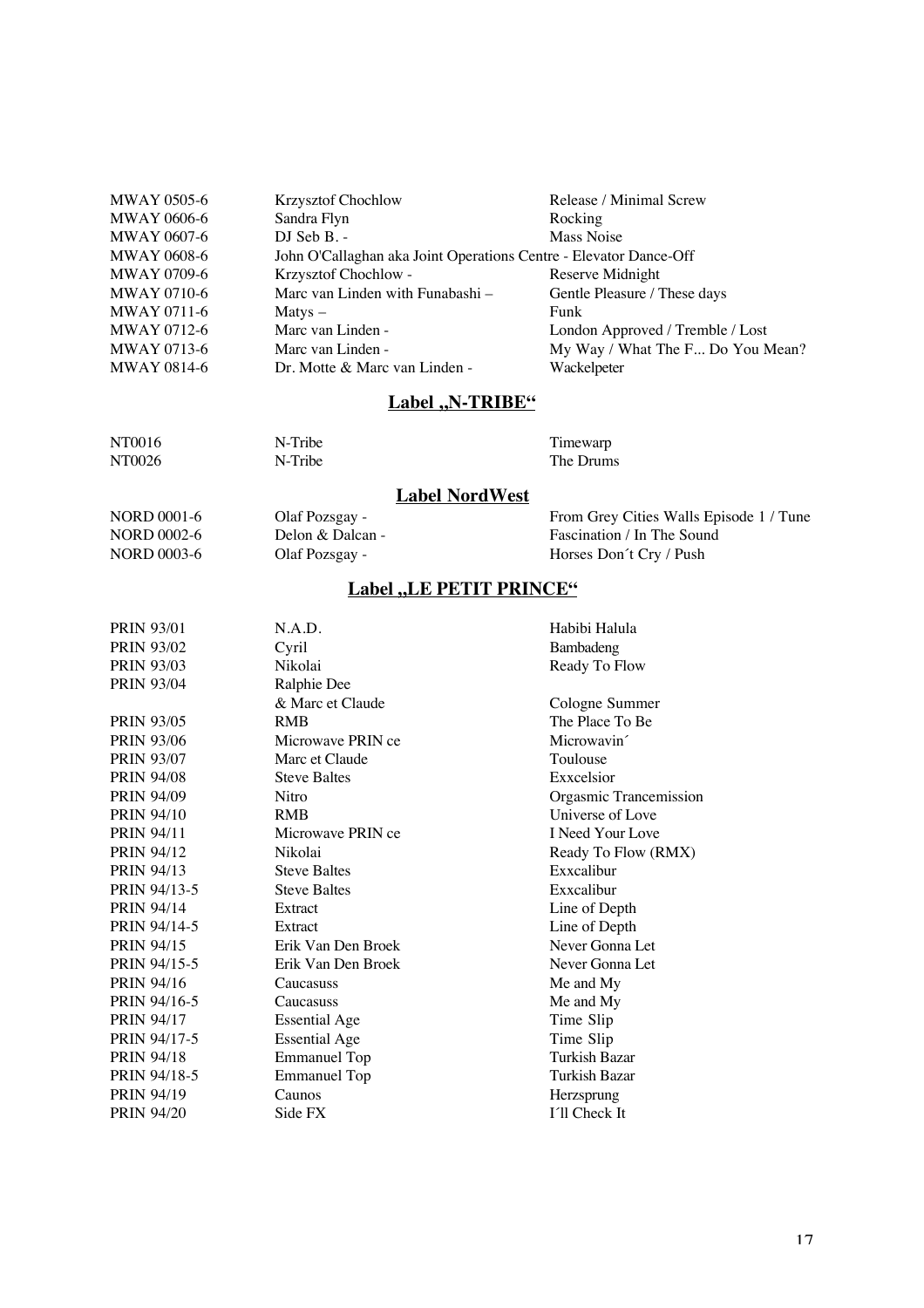PRIN 95/21 Zero Gravity Medicine Man PRIN 95/21-5 Zero Gravity **Medicine Man** PRIN 95/22 No Soul Paralyse PRIN 95/22-5 No Soul Paralyse PRIN 95/23 Cyril´s Magic Journey Power Of Love PRIN 95/24 Steve Baltes Shadows of Sin PRIN 95/25 Various Artists Jubiliee 25 PRIN 95/26 Future Breeze Read My Lips PRIN 95/26-5 Future Breeze Read My Lips<br>
PRIN 95/27 Microwave PRIN ce Rat Poison PRIN 95/27-5 Microwave PRIN ce Rat Poison PRIN 95/28 Mike Eggert Eternal Power PRIN 95/28-5 Mike Eggert Eternal Power PRIN 95/29 Sola Fides Gnom PRIN 95/29-5 Sola Fides Gnom PRIN 95/30 Steve Baltes Exxpansion PRIN 95/31 Caunos Caunos Miststücke EP PRIN 95/31-5 Caunos Caunos Miststücke EP PRIN 95/32 Canyon Cosmos PRIN 95/32-5 Canyon Cosmos PRIN 96/33 **Zero Gravity** Thunderball PRIN 96/33-5 Zero Gravity Thunderball PRIN 96/34 N-Tribe Phreakwaves EP PRIN 96/34-5 N-Tribe Phreakwaves EP PRIN 96/35 Phuture We Are Phuture PRIN 96/35-5 Phuture We Are Phuture PRIN 96/36 Future Breeze Read My Lips (RMX)<br>PRIN 96/36-5 Future Breeze Read My Lips (RMX) PRIN 96/37 Caunos Caunos Miststücke II PRIN 96/37-5 Caunos Caunos Miststücke II PRIN 96/38 Sola Fides Wicked PRIN 96/39 Phaser Phaser Unbalanced PRIN 96/40 No Soul Ram Pam Bum PRIN 96/41 Future Breeze Why Don't You Dance PRIN 96/42 Canyon Move (NBG Mixes) PRIN 96/43 Plaste & Elaste PRIN 96/44 Trancesetters The Secrets of Meditation PRIN 96/45 Pierre Breeze First Step<br>
PRIN 96/46 Emmanuel Top So Cold PRIN 96/46-5 Emmanuel Top So Cold PRIN 96/47 S.M.I.L.E. Glade PRIN 97/48 Future Breeze Keep The Fire Burnin<sup>^</sup> PRIN 97/49 Caunos Sweet September PRIN 97/50 Microwave PRIN ce The Piperoom PRIN 97/51 Skinner 500 Clubbers (1000 Feet) PRIN 97/52 Plaste & Elaste PRIN 97/53 Stressman Town PRIN 97/54 X-Pact X-Pact Excess Part II

PRIN 94/20-5 Side FX I´ll Check It Microwave PRIN ce Emmanuel Top

Read My Lips (RMX) PRIN 97/48R Future Breeze Future Breeze Keep The Fire Burnin´RMX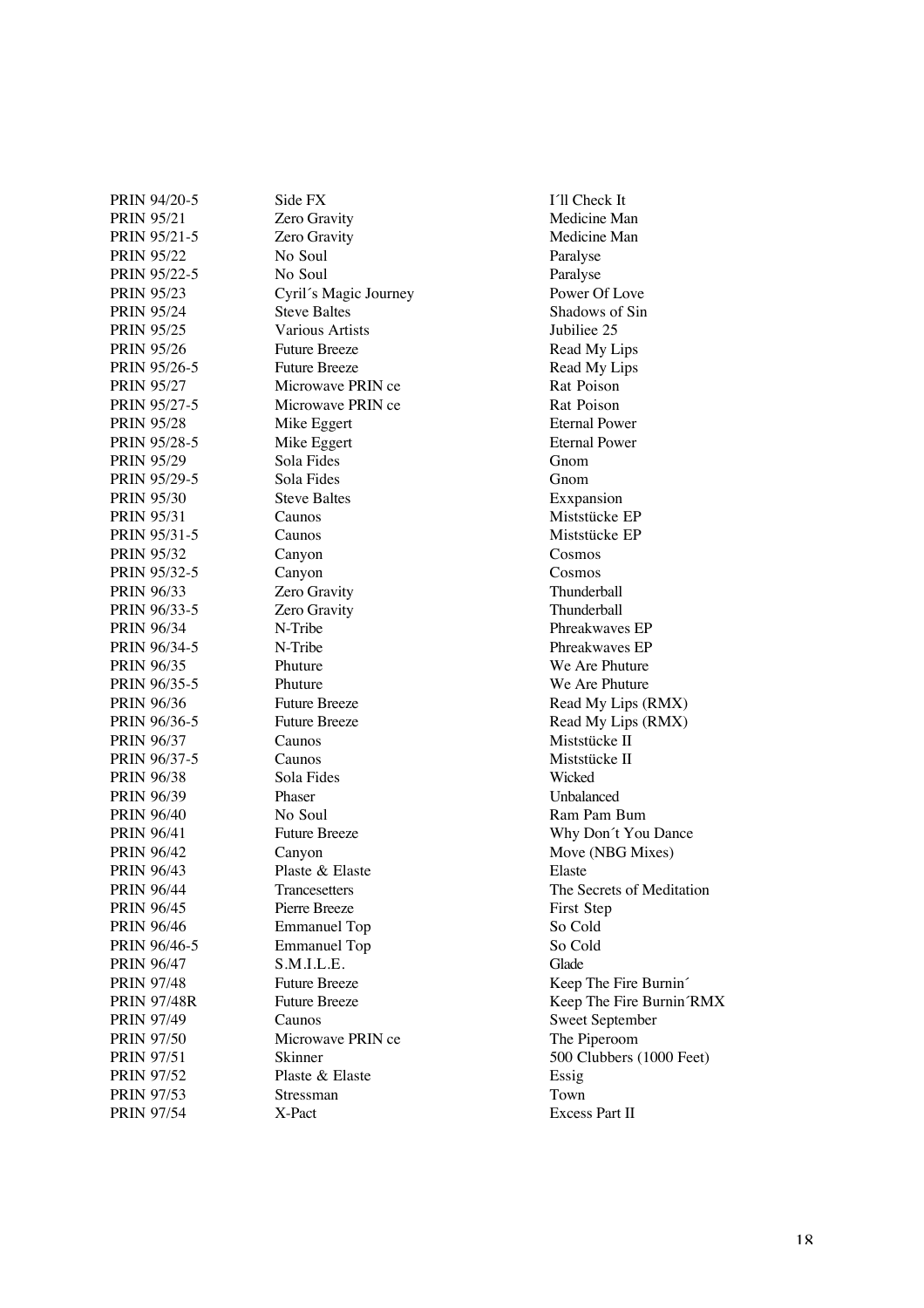| <b>PRIN 97/55</b>  | <b>Emmanuel Top</b>              | Turkish Bazar (Future Breeze RMX)    |
|--------------------|----------------------------------|--------------------------------------|
| <b>PRIN 97/56</b>  | S.M.I.L.E                        | S.M.I.L.E Vol. 2                     |
| <b>PRIN 97/57</b>  | André Michelle                   | <b>B</b> inatone                     |
| <b>PRIN 97/58</b>  | Trancesetters                    | The Search (RMX)                     |
| PRIN 97/59         | Christian Linder presents        | Very Reasonable                      |
| <b>PRIN 97/60</b>  | X-Pact                           | X-Pact Vol. 3                        |
| PRIN 9861-6        | U.S.A.F.                         | Kentucky EP                          |
| PRIN 9862-6        | ChicaGOFO Jaxx                   | Dirty Bitch                          |
| PRIN 9863-6        | DJ Deeon                         | Da Dik Suk                           |
| <b>PRIN 9864-6</b> | Yoogie                           | Groovin                              |
| PRIN 9865-6        | <b>MRE</b>                       | Bodyrock                             |
| <b>PRIN</b> 9866-6 | S.M.I.L.E.                       | Steppas                              |
| PRIN 9867-6        | ChicaGO Jaxx Vol. 2              | We Praise                            |
| <b>PRIN 9968-6</b> | Archon                           | Boom & Primitives                    |
| PRIN 9969-6        | <b>Emmanuel Top</b>              | Turkish Bazar 2000 (Th.Heckmann Rmx) |
| PRIN 9970-6        | U.S.A.F.                         | Phat Philter Killa                   |
| PRIN 9971-6        | <b>MRE</b>                       | The Deep Edge                        |
| PRIN 9972-6        | Thomas P. Heckmann & Marc Romboy | Utra Vixens EP                       |
| PRIN 9973-6        | The Electric 10                  | Minimal Explotation                  |
| PRIN 9974-6        | Lambda                           | New York (Timo Maas Rmx)             |
| PRIN 0075-6        | U.S.A.F.                         | Into The Groove                      |
| PRIN 0076-6        | Romboy vs. X-Pact                | Tribal Theatre I / Tribal Theatre II |
| PRIN 0077-6        | Saba                             | Die Straße                           |
| PRIN 0178-6        | The Electric 10                  | The Electric 10 Vol. 2               |
| PRIN 0179-6        | Microwave Prince                 | topfschlagen / ganz schön muffig     |
| <b>PRIN 0180-6</b> | Saba 2                           | Erkennst Du mich?                    |
| <b>PRIN 0181-6</b> | Thilo Wacker                     | Inspired                             |
| PRIN 0182-6        | Side Fx                          | Feel my beat                         |
| <b>PRIN 0183-6</b> | Saba                             | Die Strasse (The Remixes)            |
| <b>PRIN 0084-6</b> | Eric Sneo                        | Mantra $/$ I am what I am            |
| <b>PRIN 0085-6</b> | Marc Romboy & Rob Acid           | Wall Of Drums / Wall Of Waves        |
| <b>PRIN 0086-6</b> | W.J. Henze                       | It's Gonna Be A Long Night / No time |
| <b>PRIN 0087-6</b> | DJ Emerson                       | Weekend Warrior / Faboloso           |
| <b>PRIN 0088-6</b> | Rob Acid                         | Homeless                             |
| <b>FB 001</b>      | <b>Future Breeze</b>             | How Much Can You Take                |
| FB 002             | <b>Future Breeze</b>             | <b>Another Day</b>                   |
| FB 003             | <b>Future Breeze</b>             | Cruel World                          |
| MMFB 0404-6        | <b>Future Breeze</b>             | Push / Second Life                   |
| <b>MMFB 0405-6</b> | <b>Future Breeze</b>             | Out Of The Blue                      |
| PRIN 97/01-3       | <b>Future Breeze</b>             | Extracts from "Why"                  |
| PRIN 97/02-2       | Zero Gravity                     | <b>Terminal Search</b>               |
| PRIN 97/03-2       | <b>Emmanuel Top</b>              | The Collection                       |
| PRIN 98/01-2       | Various Artists                  | Le Petit PRIN - 5 years jubilee      |
|                    |                                  |                                      |
|                    |                                  |                                      |

## **Label ,, PROMO"**

| PROMO 0001-6 | Rave Allstars          | Hardcore feelings / Ich brauch Sound, Ey |
|--------------|------------------------|------------------------------------------|
| PROMO 0002-6 | Damae feat. Londonbeat | I've been thinking about you             |
| PROMO 0003-6 | 89-ers                 | Words                                    |
| PROMO 0004-6 | Rave Allstars          | More Than Words / Achtung Spass!!!       |
|              |                        |                                          |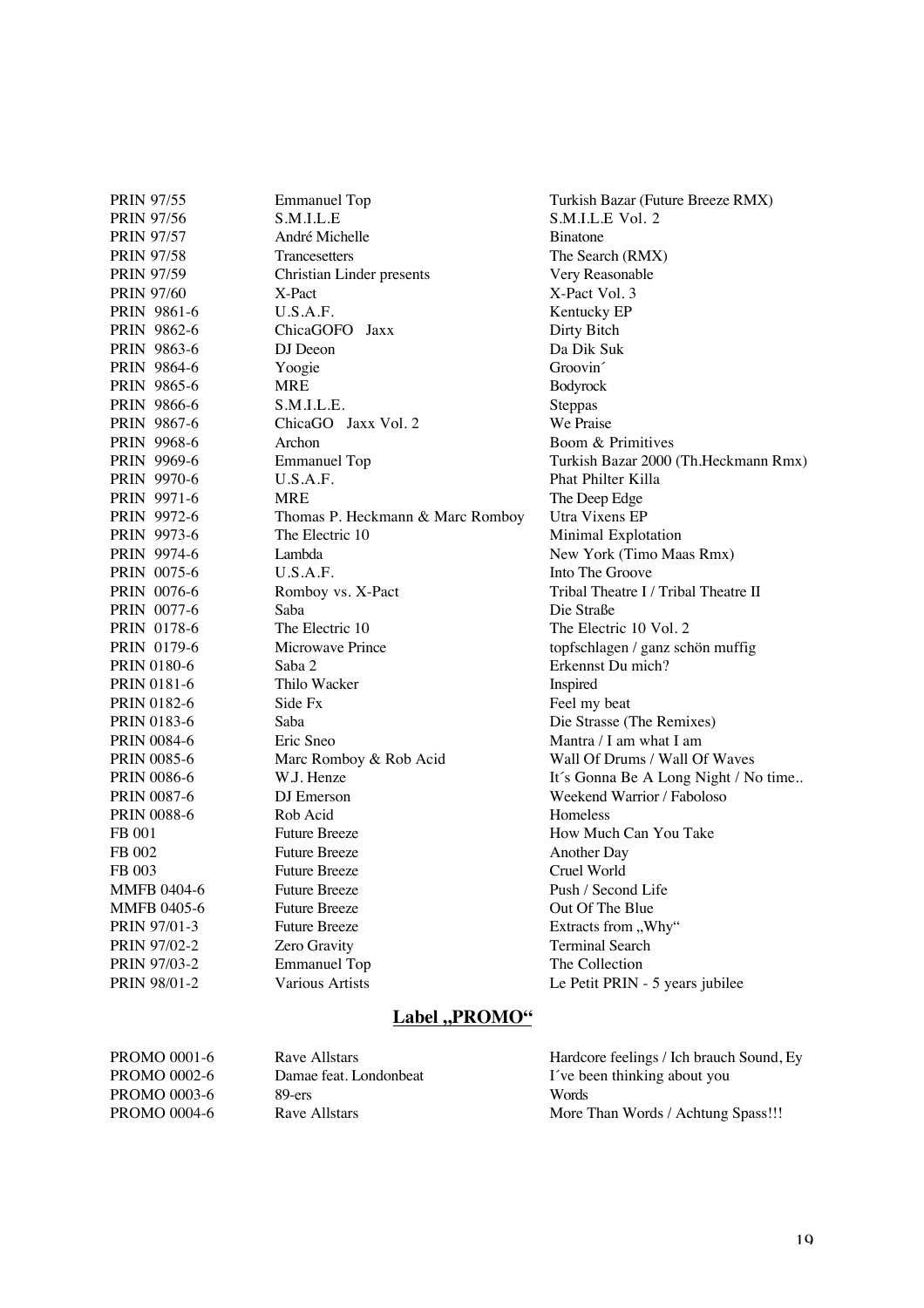| <b>PROMO 0005-6</b> | Krid P                           | Get Up / The Great Bouzuki             |
|---------------------|----------------------------------|----------------------------------------|
| <b>PROMO 0006-6</b> | 89-ers                           | Words (Remixes) / Funky Beatz          |
| <b>PROMO 0007-6</b> | Lyra                             | Travelling (incl. CJ Stone Remix)      |
| <b>PROMO 0008-6</b> | Rave Allstars                    | Hardcore Vibes / Satt!!!               |
| <b>PROMO 0009-6</b> | 89ers pres. Rimini Rockaz        | Blue / Colours                         |
| <b>PROMO 0010-6</b> | Rave Allstars -                  | Wonderful Days 2006                    |
| PROMO 0011-6        | $89$ ers -                       | Ritmo Forte                            |
| PROMO 0012-6        | $89ers -$                        | Higher Love                            |
| PROMO 0013-6        | Mr. Rokk feat F.M. -             | Je t 'aime de tous                     |
| <b>PROMO 0014-6</b> | Rave Allstars -                  | The Logical Song/ Raving With The Best |
| PROMO 0015-6        | Headlinerz -                     | Heat Of The Night                      |
| <b>PROMO 0016-6</b> | Rio & Juliano -                  | Into The Night / Blind                 |
| PROMO 0017-6        | Stylerockerz -                   | Tell Me Why I'm Crying Out             |
| <b>PROMO 0018-6</b> | Pakka feat. Marcie -             | I Miss You                             |
| PROMO 0019-6        | Massmann pres. Restricted Area - | <b>Restricted Area</b>                 |
| <b>PROMO 0020-6</b> | DJ Ross -                        | Emotion 2008                           |
|                     |                                  |                                        |

### **Label ,, PLASTIKOHR "**

| PLAST 01 | PLASTIKOHR | PLASTIKOHR 01 |
|----------|------------|---------------|
| PLAST 02 | PLASTIKOHR | PLASTIKOHR 02 |
| PLAST 03 | PLASTIKOHR | PLASTIKOHR 03 |

## **Label Session Deluxe**

| <b>SDLX 0017-6</b> | Dubnitzki & Curly -            | Nach Eins Kommt Zwei / Und dann drei  |
|--------------------|--------------------------------|---------------------------------------|
| <b>SDLX 0018-6</b> | Marascia -                     | March / Bellu                         |
| SDLX 0019-6        | André Kronert -                | What Else / Docume / Fliehende Stürme |
| <b>SDLX 0020-6</b> | Tom Pooks -                    | Step 808 / Claire De Lune             |
| SDLX 0021-6        | Martin Eyerer & Oliver Klein - | 5 Null Klatsche / Kathmandu           |
| <b>SDLX 0022-6</b> | Robert Babicz -                | Procast / Buffer Expander             |
| <b>SDLX 0023-6</b> | Marascia -                     | OFO / THE MOOD                        |
| <b>SDLX 0024-6</b> | Various Artists -              | Session Deluxe 1.0                    |
| <b>SDLX 0025-6</b> | Smalltown Collective –         | Lotussaft                             |
| <b>ONLINE</b>      | Dole & Kom pres. Sona          | The Hub / Mauerwerk/The Havenaire     |
| <b>ONLINE</b>      | Baumann & Hollaender           | Choc Electric / Nuit Blance           |
| <b>ONLINE</b>      | Kerkhoff & Prinz               | Kingdingeling / Seaworth / Navidad    |
| <b>ONLINE</b>      | Linienstrasse                  | Blue Sky / Gate 50 / Träume           |
| <b>ONLINE</b>      | Kerkhoff & Prinz               | Attention/Tagträumer/Solid Soldier    |
| <b>ONLINE</b>      | Bo Irion                       | Ed Shaker / Maden / Reise / Sunday    |
|                    |                                |                                       |

## **Label ,SCHOOL**"

| <b>SCHOOL 01</b> | Mel O'Ween                     | The King           |
|------------------|--------------------------------|--------------------|
| <b>SCHOOL 02</b> | Coby Johnson                   | Freak It Up        |
| <b>SCHOOL 03</b> | Patrick Lindsey                | Phonkschool        |
| SCHOOL 03-5      | Patrick Lindsey                | Phonkschool        |
| <b>SCHOOL 04</b> | Copy Johnson & Patrick Lindsey | <b>Walking Saw</b> |
| <b>SCHOOL 05</b> | Patrick Lindsey                | Dülken Traxx $# 1$ |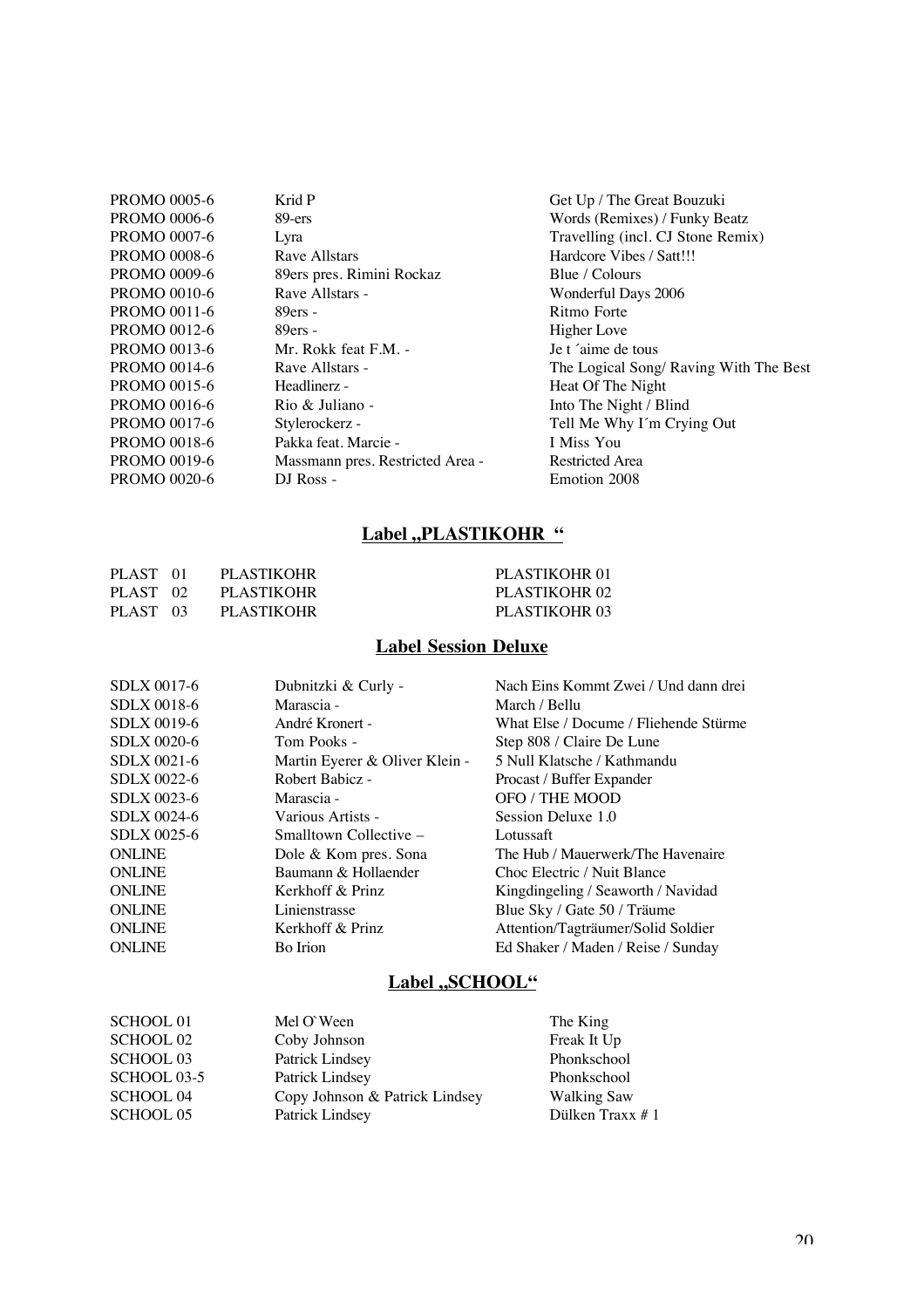| <b>SCHOOL 06</b>     | Patrick Lindsey                    | Dülken Traxx $# 2$         |
|----------------------|------------------------------------|----------------------------|
| <b>SCHOOL 07</b>     | Patrick Lindsey pres. Monika Kruse | The Last Night             |
| <b>SCHOOL 08</b>     | K-Hand                             | Baby all I want            |
| <b>SCHOOL 09</b>     | Patrick Lindsey                    | <b>Sexy Breakz</b>         |
| <b>SCHOOL 10</b>     | Nod Factor                         | Kreis Verkehr / Funkkurier |
| <b>SCHOOL 0111-6</b> | Mel O'Ween                         | The King (RMX)             |
| <b>SCHOOL 0112-6</b> | Liquid Phonk                       | First Step EP              |
| <b>SCHOOL 0213-6</b> | Jeans Deluxe EP                    | 4-Tracker                  |
| <b>SCHOOL 0214-6</b> | Liquid Phonk                       | Club Moves EP              |
| SCHOOL 01-2          | Patrick Lindsey                    | Get The Phonk Out My Face  |
| SCHOOL 01-3          | Patrick Lindsey                    | Get The Phonk Out My Face  |
|                      |                                    |                            |

## **Label ,,SHORT CUT"**

| SHOC 0001-6        | Rob Acid            | Android / Afterclub            |
|--------------------|---------------------|--------------------------------|
| <b>SHOC 0002-6</b> | Rob Acid            | Soul EP Vol. 1                 |
| SHOC 0003-6        | Rob Acid            | The Hunter / America           |
| SHOC 0004-6        | Ivory Audio Systems | I am Here                      |
| SHOC 0005-6        | Rob Acid            | Hunter (remixes incl Rush RMX) |
|                    |                     |                                |

## Label "SLOTMACHINE"

| SLOT <sub>01</sub> | Ace The Space                   | Nine Is A Classic              |
|--------------------|---------------------------------|--------------------------------|
| SLOT <sub>02</sub> | <b>MC</b> Dominator             | Boom Boom Jam                  |
| SLOT <sub>03</sub> | Slot Machine 03                 | Flashback                      |
| SLOT <sub>04</sub> | DJ Mafia                        | My House                       |
| SLOT <sub>05</sub> | Mira                            | Mira                           |
| SLOT <sub>06</sub> | <b>Slot Machine Allstars</b>    | Flashback - Part 2             |
| SLOT <sub>07</sub> | Junkfood Junkies feta. MC Quest | J.U.N.K.                       |
| SLOT <sub>08</sub> | Tritone                         | I know you're out there        |
| SLOT <sub>09</sub> | Milk Inc.                       | Inside of Me                   |
| <b>SLOT</b> 10     | Whachamacalit                   | The Chocolate Track (RMX)      |
| SLOT <sub>11</sub> | Poison Club Traxx               | Slammin' & Jammin'             |
| SLOT <sub>12</sub> | Junkfood Junkies                | Free your mind / For your mind |
| SLOT <sub>13</sub> | Embargo!                        | Embargo                        |
| SLOT <sub>14</sub> | Junkfood Junkies                | Funky Horn                     |
| SLOT <sub>15</sub> | Poison Club Traxx II            | The Club                       |
| SLOT <sub>16</sub> | Mojave                          | Space                          |
| SLOT <sub>17</sub> | Taiko                           | Die Blechtrommel               |
| SLOT <sub>18</sub> | Embargo                         | Hysterie                       |
| SLOT <sub>19</sub> | Headshop                        | Universe                       |
| SLOT <sub>20</sub> | Taiko                           | Silence                        |
| SLOT <sub>21</sub> | Embargo                         | <b>Blackout</b>                |
| SLOT LTD. 001      | Junkfood Junkies feat. MC Quest | Work It                        |
| SLOT LTD. 002      | The Great Entertainer           | It Takes Two                   |
|                    |                                 |                                |

### **Label ,STARLET"**

STAR 9801 Mango Twister Rock Your Body / One House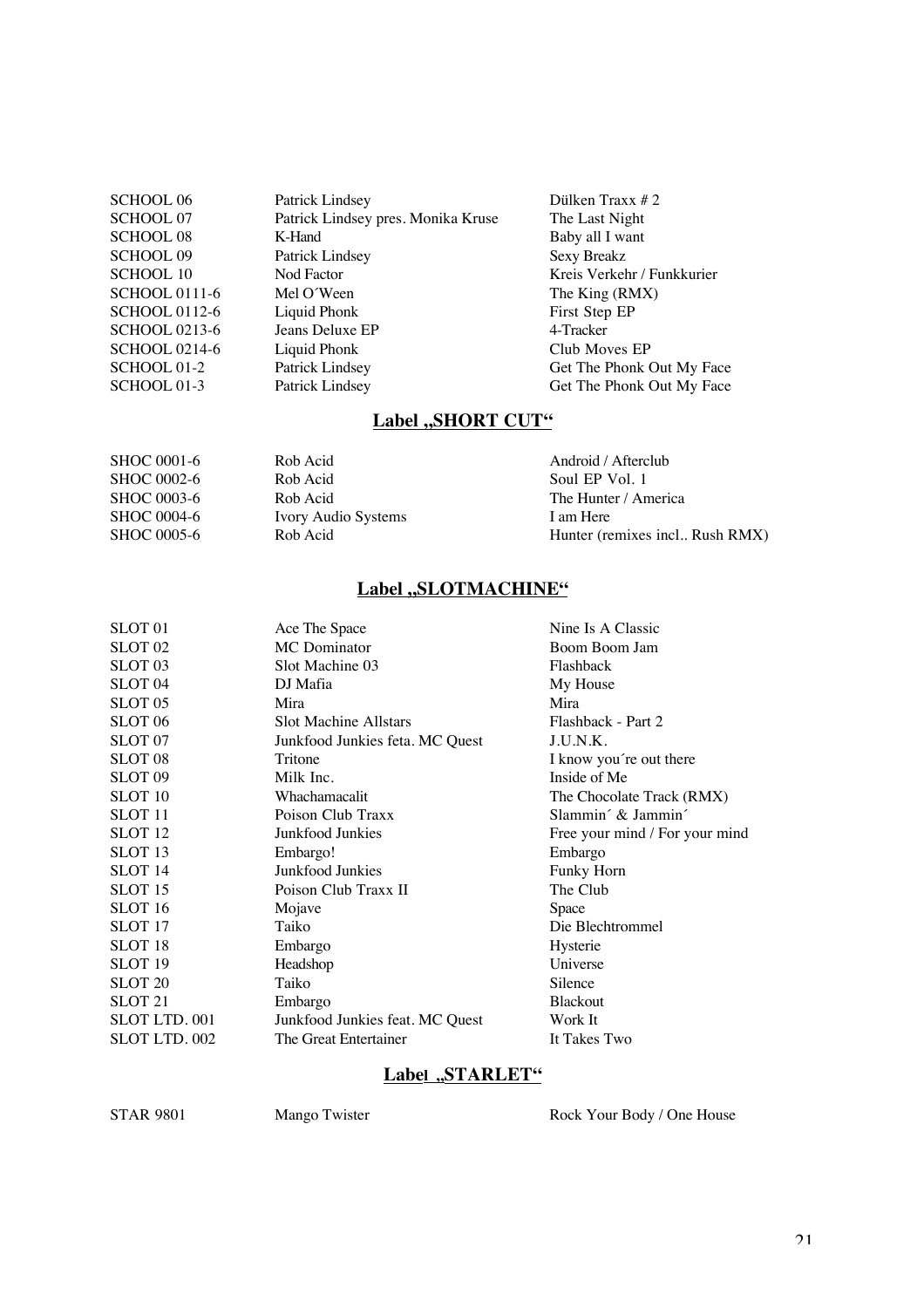| <b>STAR 9802</b>    | Thee Phonk & G-Rocket                                              | Backstage / Blagger                  |
|---------------------|--------------------------------------------------------------------|--------------------------------------|
| <b>STAR 9903</b>    | Alexander Purkart meets The Plastic Park                           | The Ring / Da Funk                   |
| <b>STAR 9904</b>    | Mango Twister II                                                   | Scratch 'n' Vibes / Planet Disco     |
| <b>STAR 9905</b>    | Alex Purkart                                                       | Music's Hypnotizing                  |
| <b>STAR 9906</b>    | Motel 6                                                            | Dizko Baby                           |
| <b>STAR 0007-6</b>  | The Plastic Park meets Alexander Purkart                           | Red Acid Jack / What I Feel          |
| <b>STAR 0008-6</b>  | Groovejet feat. Clint Grimes                                       | Show Me Love                         |
| <b>STAR 0509-6</b>  | Porno                                                              | Music Power (Remixes)                |
| STAR 0610-6         | Chic Flowerz vs. Muriel Fowler -                                   | Gypsy Woman                          |
| STAR 0611-6         | Chic Flowerz vs. Muriel Fowler -                                   | Gypsy Woman                          |
| <b>STAR 0612-6</b>  | PhonJax $x -$                                                      | A Touch Too Much -                   |
| <b>STAR 0613-6</b>  | Sunfreakz -                                                        | Riding The Wave                      |
| <b>STAR 0614-6</b>  | Streamrocker meets Alexander Purkart & Gorge - Give It Up For Love |                                      |
| STAR 0615-6         | Roman Salzger-                                                     | Lick & Kick / Got That Beat Love $-$ |
| STAR 0716-6         | Streamrocker meets Alexander Purkart & Gorge - Give It Up For Love |                                      |
| STAR 0717-6         | Walken -                                                           | Boy (meets Girl)                     |
| <b>STAR 0718-6</b>  | Sunfreakz feat. Andrea Britton -                                   | Counting Down The Days               |
| <b>STAR 0719-6R</b> | Sunfreakz feat. Andrea Britton -                                   | Counting Down The Days               |
| <b>STAR 0719-6</b>  | PhonJaxx & Cosi Costi –                                            | Sensual                              |
| STAR 0720-6         | Mathieu Buthier & Muttonheads –                                    | Make Your Own Kind Of Music -        |
| STAR 0721-6         | David Vendetta vs. Keith Thompson -                                | Break 4 Love                         |
| <b>STAR 0722-6</b>  | Porno -                                                            | Gonna Shake It                       |
| <b>STAR 0823-6</b>  | Trashfunk -                                                        | Sleep Talkin                         |
| <b>STAR 0824-6</b>  | PhonJaxx & Cosi Costi –                                            | Sensual                              |
| <b>STAR 0825-6</b>  | Mathieu Bouthier & Muttonheads feat. Chaff - Remember –            |                                      |
| <b>STAR 0826-6</b>  | Chab feat. JD Davis -                                              | Closer To Me                         |
| STAR 0827-6         | Celvin Rotane -                                                    | I Believe 2008                       |

## **Label** "Sugar"

SUGA 0001-6 Robert Babicz Look/Lips/Loverboy/Under

# **Label**, Superior"

| <b>SUPR 0101-6</b> | Celeda                | The Underground                      |
|--------------------|-----------------------|--------------------------------------|
| <b>SUPR 0102-6</b> | <b>Bassmen</b>        | <b>SOS</b>                           |
| <b>SUPR 0103-6</b> | <b>TDN</b>            | Shame                                |
| <b>SUPR 0204-6</b> | <b>Bassmen</b>        | SOS (Remixes)                        |
| <b>SUPR 0205-6</b> | Slaw                  | Hold On                              |
| <b>SUPR 0206-6</b> | CR <sub>2</sub>       | I believe (DJAntoine vs. Maad Mark)  |
|                    |                       | Remix / Gardeweg Unbelievable Remix) |
| SUPR 0207-6        | Skywalker             | How Gee                              |
| <b>SUPR 0507-6</b> | Skywalker             | How Gee                              |
| <b>SUPR 0208-6</b> | <b>Stuart</b>         | I'm free                             |
| <b>SUPR 0309-6</b> | Matt 'n' Phatt        | You to me are everything             |
| <b>SUPR 0310-6</b> | Celvin Rotane & Dweed | Backs 2 the wall                     |
| <b>SUPR 0511-6</b> | Kentish Man           | Easy Lover                           |
| <b>SUPR 0512-6</b> | Lovaboy               | Walking on sunshine                  |
| <b>SUPR 0513-6</b> | Groove deluxe         | Learning to fly                      |
|                    |                       |                                      |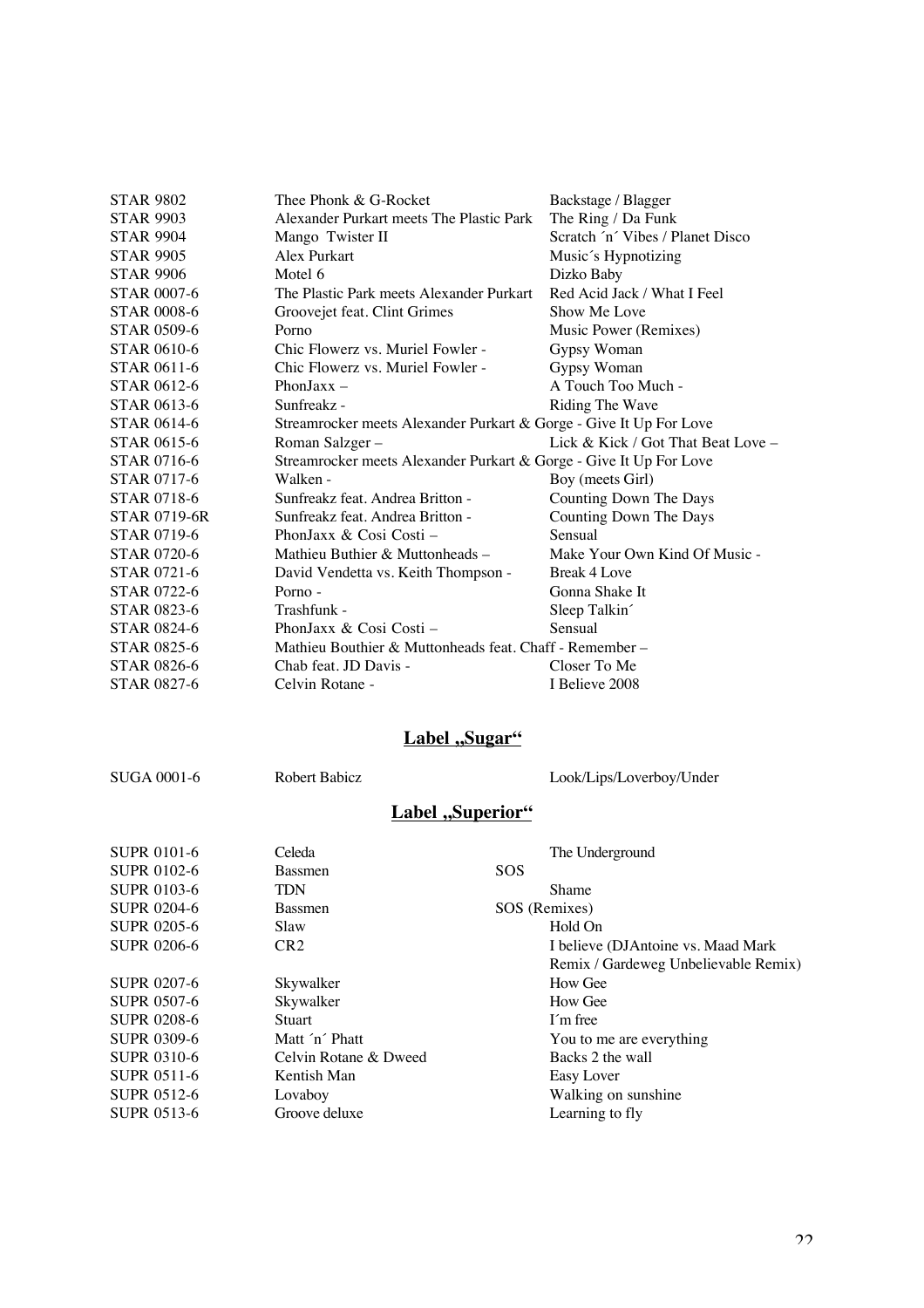| <b>SUPR 0514-6</b> | Yam Foundation               | Don't mess                  |
|--------------------|------------------------------|-----------------------------|
| <b>SUPR 0515-6</b> | Lovaboy                      | Walking on Sunshine Remixes |
| SUPR 0516-6        | Stevens & Marcellus          | Everything Counts / Hello   |
| SUPR 0617-6        | $A$ waxx -                   | Be Free With Your Love      |
| SUPR 0618-6        | $Basic!$ -                   | Rock With You               |
| SUPR 0719-6        | Discodrive vs. Dave Kurtis - | U & Me                      |
|                    |                              |                             |

#### **Label TAKAYAMA**

| TAKA 0107-6        | Takayama -    | Pink Noise                   |
|--------------------|---------------|------------------------------|
| TAKA <sub>02</sub> | Takayama II - | Yellow Belly / Silver Surfer |

#### **Label TABULARAZA**

TABU 0001-6 Tobias Lützenkirchen - Tabula Raza / Argon<br>TABU 0002-6 Tobias Lützenkirchen - Crazy Sick And The TABU 0002-6 Tobias Lützenkirchen - Crazy Sick And The Sickness<br>TABU 0003-6 Tobias Lützenkirchen - A View To The Sea / Gina Tobias Lützenkirchen - A View To The Sea / Gina

### Label "TRACKLAND"

| <b>TRAC0001-6</b> | Patrick Lindsey vs. Monika Kruse | U Like / Sommergewitter               |
|-------------------|----------------------------------|---------------------------------------|
| TRAC0002-6        | RiskSearcher                     | Part 1                                |
| TRAC0003-6        | Bad Pimps -                      | What You Gonna Play / Clap Your Hands |

#### **Label ,,TERMINAL M"**

| <b>TERM 0001-6</b> | Monika Kruse @ Voodooamt      | Needle Hopper / Wavez Cycle                |
|--------------------|-------------------------------|--------------------------------------------|
| <b>TERM 0002-6</b> | DJ Rush                       | Lollipop                                   |
| <b>TERM 0003-6</b> | Monika Kruse @ Voodooamt      | Stringrise                                 |
| <b>TERM 0004-6</b> | Monika Kruse @ Voodooamt      | Wavez (G-Force Remixes)                    |
| <b>TERM 0105-6</b> | Monika Kruse @ Voodooamt      | Route 27                                   |
| <b>TERM 0106-6</b> | Alenia                        | Collider / All Night Long / Warmholes      |
| <b>TERM 0107-6</b> | G-Force                       | Integration EP                             |
| <b>TERM 0108-6</b> | Rino Cerrone                  | Convert, Filter"/Induce, Filter"/Converted |
| <b>TERM 0109-6</b> | Monika Kruse @ Voodooamt      | Wir tanzen in der Nacht / Solid State      |
| <b>TERM 0110-6</b> | Monika Kruse @ Voodooamt      | Snackerz (Adam Beyer Remix) /              |
|                    |                               | Ground Zero (Mr. Sliff Remix)              |
| <b>TERM 0111-6</b> | Various Artists               | Nasty/Data Protected/ Electro Bass         |
| <b>TERM 0112-6</b> | <b>Various Artists</b>        | Rodeo/Kowloon/V2                           |
| <b>TERM 0213-6</b> | Voodooamt                     | Hola die Waldfee                           |
| <b>TERM 0214-6</b> | Redhead                       | Dark Ceremony                              |
| <b>TERM 0215-6</b> | Monika Kruse @ Voodooamt      | Floating (Adam Beyer Rmx/The Advent Rmx)   |
| <b>TERM 0216-6</b> | Andrew Richley & Ryan Riveira | The Simulated Unemployment EP              |
| <b>TERM 0001-2</b> | <b>Various Artists</b>        | Monika Kruse on the Road Vol. 1            |
| <b>TERM 0102-3</b> | Monika Kruse @ Voodooamt      | Panorama                                   |
| <b>TERM 0102-2</b> | Monika Kruse @ Voodooamt      | Panorama                                   |
| <b>TERM 0103-2</b> | Various Artists               | Miss Kittin in The Mix                     |
| <b>TERM 0104-2</b> | Various Artists               | Terminal M-The Labelcompilation Vol.1      |
| <b>TERM 0205-2</b> | Various Artists               | Monika Kruse On The Road Vol. 2            |
|                    |                               |                                            |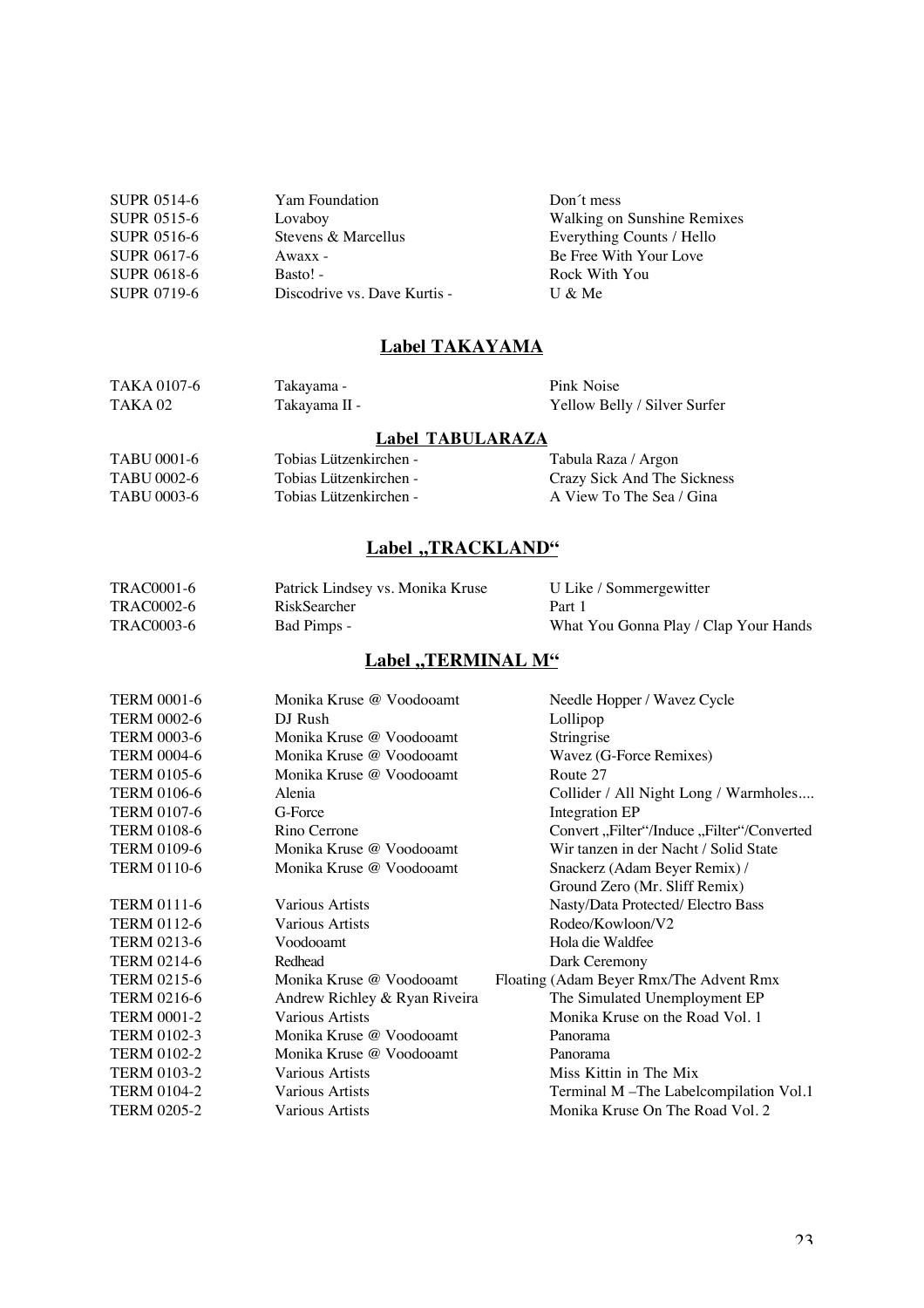## Label ,,t:CLASSIXX"

| <b>TCLA 9801</b>   | Genlog                             | Mockmoon (Chris Liebing RMX)                     |
|--------------------|------------------------------------|--------------------------------------------------|
| <b>TCLA 9902</b>   | Trancesetters                      | The Search                                       |
|                    |                                    | Mango Twister / Armand v. Helden RMX)            |
| <b>TCLA 9903</b>   | <b>Emmanuel Top</b>                | Turkish Bazar 2000                               |
| <b>TCLA 0104-6</b> | Robert Armani                      | Circus Bells (Remixe)                            |
| <b>TCLA 0105-6</b> | DJ Rush                            | Motherfucking bass                               |
| <b>TCLA 0006-6</b> | DJ Rush                            | Get On Up                                        |
| <b>TCLA 0007-6</b> | Tube Tech                          | The End                                          |
| <b>TCLA 0008-6</b> | DJ Rush                            | Get On Up (Remixes)                              |
| <b>TCLA 0009-6</b> | Rob Acid                           | Happy Answer (Remixes)                           |
| <b>TCLA 0010-6</b> | Tube Tech                          | Riders On The Storm                              |
| <b>TCLA 0011-6</b> | Mauro Picotto & Riccardo Ferri     | New Time New Place                               |
| <b>TCLA 0012-6</b> | Rush 'n Sneo                       | Control The Base / Beatboxx                      |
| <b>TCLA 0013-6</b> | Tube-Tech                          | Raw (Vinyl 1)                                    |
| <b>TCLA 0014-6</b> | Tube-Tech                          | Raw (Vinyl 2)                                    |
| <b>TCLA 0015-6</b> | Tube-Tech                          | Kiss In The Storm (incl. RMX Wittekind/Vanguard) |
| <b>TCLA 0016-6</b> | Eric Sneo                          | Distored radio / Maniac / Don't stop             |
| <b>TCLA 0017-6</b> | <b>Robert Natus</b>                | Manner of Death (Original/Arkus P.Rmx)           |
| <b>TCLA 0018-6</b> | <b>Robert Natus</b>                | C64 Core Protection (Remixes)                    |
| <b>TCLA 0019-6</b> | DJ Rush -                          | Get On Up (Remixes)                              |
| <b>TCLA 0020-6</b> | Boris S. -                         | <b>Back</b>                                      |
| <b>TCLA 0021-6</b> | Sven Wittekind -                   | Invidia / Ghostrider                             |
| <b>TCLA 0022-6</b> | Arkus P. -                         | Indian Love (Remixes)                            |
| <b>TCLA 0023-6</b> | DJ Rush -                          | Motherfucking Bass (Remixes 1)                   |
| <b>TCLA 0024-6</b> | DJ Rush -                          | Motherfucking Bass (Remixes 2)                   |
| <b>TCLA 0025-6</b> | Tube Tech & D.a.v.e. The Drummer - | Wake Up                                          |
| <b>TCLA 0026-6</b> | Boris S. -                         | Wet T-Shirt Contest (Remixes)                    |
| <b>TCLA 0001-2</b> | Various Artists                    | Palazzo Vol.1 mixed by Marco Remus               |
| <b>TCLA 0001-9</b> | Various Artists                    | Palazzo Airbase love by DJ Rush                  |
| <b>TCLA 0002-2</b> | Various Artists                    | Palazzo Vol.2 mixed by Gayle San                 |
| <b>TCLA 0003-2</b> | Various Artists                    | 160 Minutes of Marco Bailey                      |
| <b>TCLA 0004-2</b> | Various Artists                    | Palazzo Vol. 3 mixed by DJ Rush                  |
| <b>TCLA 0005-2</b> | Tube Tech                          | <b>RAW</b>                                       |
| <b>TCLA 0006-2</b> | Various Artists                    | Palazzo Vol. 4 mixed by Eric Sneo                |
| <b>TCLA 0007-3</b> | <b>Robert Natus</b>                | Straight                                         |
| <b>TCLA 0007-2</b> | <b>Robert Natus</b>                | Straight                                         |
| <b>TCLA 0008-2</b> | <b>Various Artists</b>             | Palazzo Vol. 5 mixed by Pet Duo                  |
| <b>TCLA 0009-2</b> | Robert Natus & Arkus P             | Pressure                                         |
| <b>TCLA 0009-3</b> | Robert Natus & Arkus P. -          | Pressure                                         |
| <b>TCLA 0010-2</b> | Boris S. -                         | <b>Mental Disorder</b>                           |
| <b>TCLA 0010-3</b> | Boris S. -                         | Mental Disorder                                  |
| <b>TCLA 0011-2</b> | Sven Wittekind -                   | Seven Deadly Sins                                |
| <b>TCLA 0011-3</b> | Sven Wittekind -                   | Seven Deadly Sins                                |
| <b>TCLA 0012-6</b> | Various Artists -                  | Palazzo Vol. 6 - by Valentino Kanzyani           |
| <b>TCLA 0013-2</b> | Arkus P. -                         | <b>Musical Prostitutes</b>                       |
| <b>TCLA 0013-3</b> | Arkus P. -                         | <b>Musical Prostitutes</b>                       |
| <b>TCLA 0014-2</b> | Varioous Artists -                 | Palazzo Vol. 7 - by Felix Kröcher                |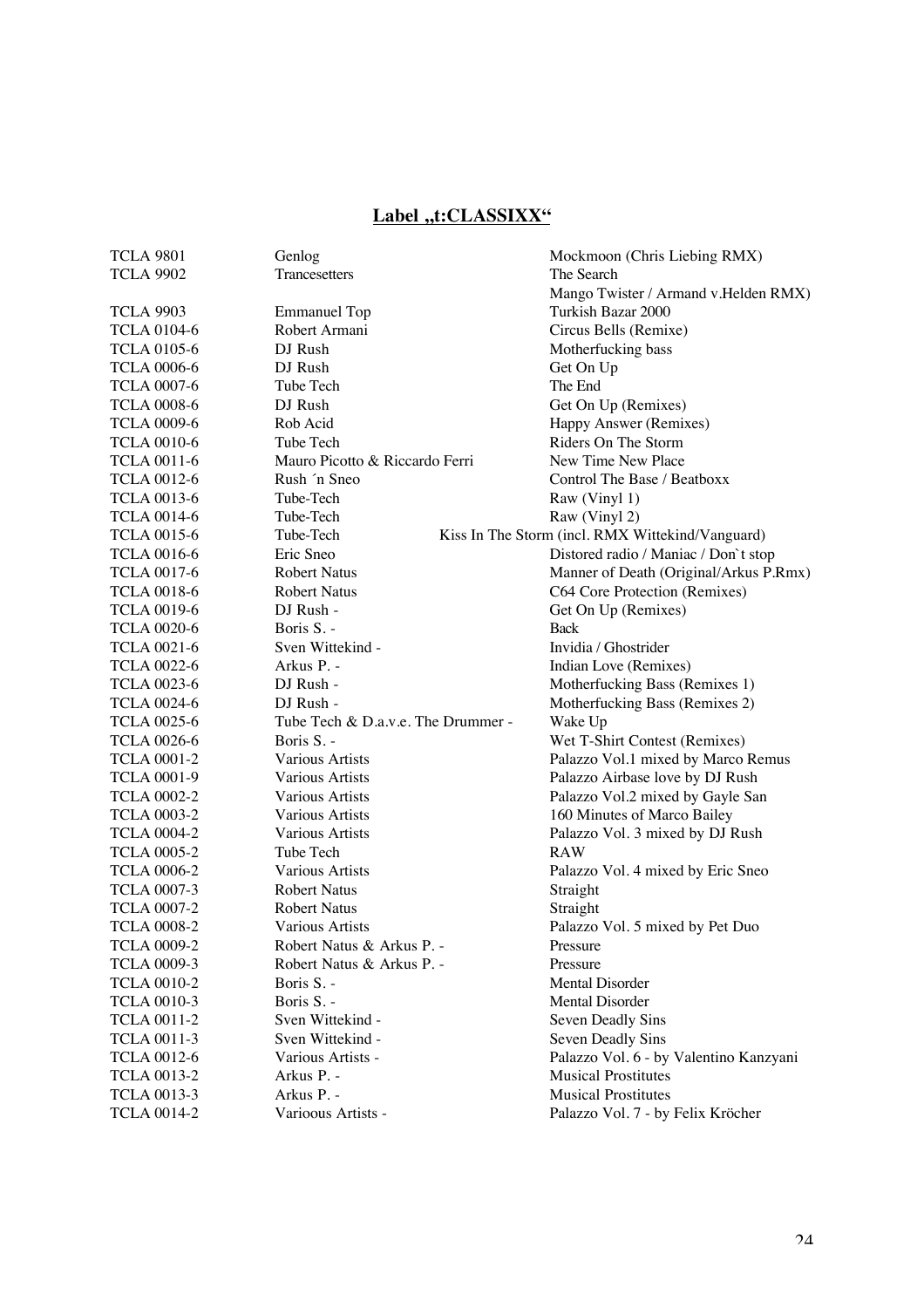## **Label TurboBass**

| BASS 0701-6        | $89ers -$ | The 89ers Boy |
|--------------------|-----------|---------------|
| <b>BASS 0802-6</b> | $89ers -$ | Hold Me       |

### **Label Vice Versa**

| VIVE 0001-6        | Kolombo & Libby - | Shot Snap / Snap Shot                  |
|--------------------|-------------------|----------------------------------------|
| VIVE 0002-6        | Kolombo -         | All This / This All                    |
| VIVE 0003-6        | DJ Remo -         | Sabrina Says / Says Sabrina            |
| VIVE 0004-6        | Kolombo -         | Swing Low / Low Swing                  |
| VIVE 0005-6        | Kolombo -         | Back Seat / Seat Back                  |
| <b>VIVE 0006-6</b> | Kolombo -         | Pile Up / Pile Down                    |
| VIVE 0007-6        | $Kolombo -$       | Coda                                   |
| <b>VIVE 0008-6</b> | Kolombo -         | Flute De Pan / Tésa                    |
| VIVE 0009-6        | Kolombo -         | Flashlight/Tombola/Résistant           |
| VIVE 0010-6        | Kolombo -         | Second Hand Machine/Play On Me/Velours |
| VIVE 0011-6        | Kolombo -         | Remote/Don't Stop/Get Out There!!!     |

## **Label YAMABOOKI**

| YAMA 0001-6 | KeeMo & Tim royko ft. Cosmo Klein - | Beautiful Lie           |
|-------------|-------------------------------------|-------------------------|
| YAMA 0002-6 | KeeMo & Tim royko ft. Cosmo Klein - | Beautiful Lie (Remixes) |

## **Label X-Clusive BOMB**

| <b>BOMB 0701-6</b> | DJ Norman & Tha Bomb -      | Turn It Up! / TranceBass                  |
|--------------------|-----------------------------|-------------------------------------------|
| <b>BOMB 0702-6</b> | Point Blanc -               | Beautiful People - Iliowa                 |
| <b>BOMB 0703-6</b> | DJ Mystery -                | Spring Break / It's My B.O.M.B.           |
| <b>BOMB 0704-6</b> | DanyBPM -                   | Gottan / Move Your Body                   |
| <b>BOMB 0705-6</b> | $DJ$ Mystery $-$            | Tekno System / Da Beat Goes / Fresh Stoff |
| <b>BOMB 0706-6</b> | Meadow Inferno -            | Rock This / Jump                          |
| <b>BOMB 0807-6</b> | Da Pauli -                  | Bouncing Bass / Shabby Rockerz            |
| <b>BOMB 0808-6</b> | DJ Norman $&$ Bass-D -      | We Can Do This / Play                     |
| <b>BSPL 0801-6</b> | DJ Mystery -                | Magic                                     |
| <b>BSPL 0802-6</b> | M.I.X.C. / Meadow Inferno - | Time To Freak - Dance To The House        |
|                    |                             |                                           |

## **Label "Alphabet City UK"**

| <b>ALUK 001-12</b> | Arkadia                     | <b>Now</b>                       |
|--------------------|-----------------------------|----------------------------------|
| <b>ALUK 002-12</b> | Bells of Avalon             | Bells of Avalon                  |
| <b>ALUK 003-12</b> | Degeneration                | Una Musica Senza Ritmo (Vinyl 1) |
| <b>ALUK 004-12</b> | Degeneration                | Una Musica Senza Ritmo (Vinyl 2) |
| <b>ALUK 005-12</b> | Beam & Yanou                | The Freefall                     |
| <b>ALUK 006-12</b> | Eddie Lock                  | Bang To The Beat Of The Drum     |
| <b>ALUK 007-12</b> | Eddie Lock feat. Boy George | Psychology of the Dreamer        |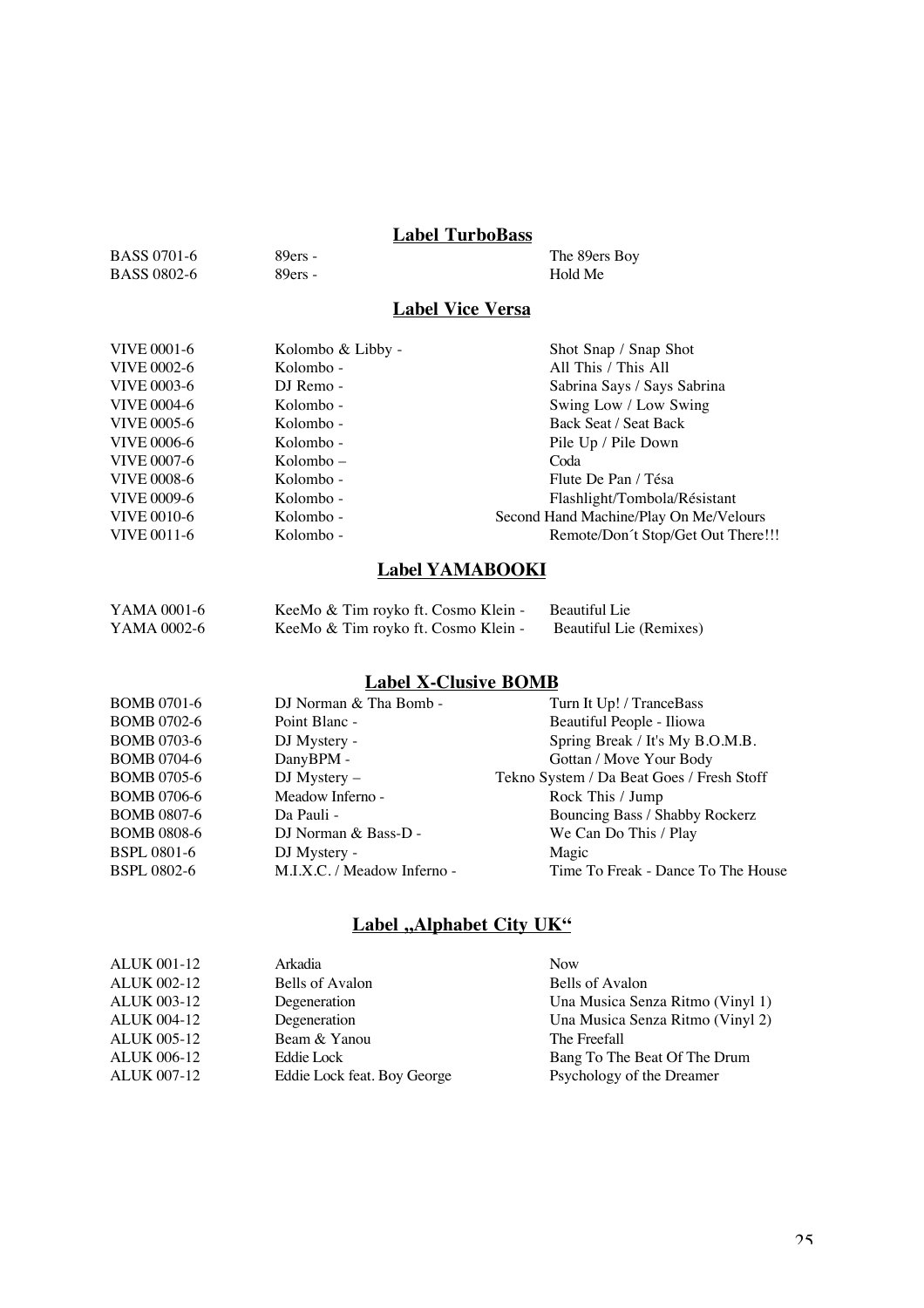## **Label ,,Sonic City"**

| SOCI 001-12 | Degeneration          | Una Music Senza Ritmo |
|-------------|-----------------------|-----------------------|
| SOCI 002-12 | Lucien Foort          | Gemini                |
| SOCI 003-12 | 16C+ pres. Nude Club  | Time to get down      |
| SOCI 0004-6 | Fred Numf             | Deeper Thoughts       |
| SOCI 0005-6 | X-Pact                | Static/Excess         |
| SOCI 0006-6 | Baggy Bukkador        | V.I.P.                |
| SOCI 0007-6 | John Johnson          | I Want You            |
| SOCI 0008-6 | <b>Baggy Bukaddor</b> | V.I.P. (Remixes)      |
| SOCI 0009-6 | Nude Club & Arian 911 | Survive               |

## Label "Red Light"(UK)

| RELI 001-12 | Gibson Haze                    | You(some like you) |
|-------------|--------------------------------|--------------------|
| RELI 002-12 | Gibson Haze feat. Mark Johnson | Hold On            |

### **Label ,, PSI 49 NET"**

| <b>PSI</b> 49-1 | Anthony Rother                  | Trans Europa Express   |
|-----------------|---------------------------------|------------------------|
| <b>PSI 49-2</b> | Litttle Computer People Project | Little Computer People |
| PSI 49-3        | Anthony Rother                  | Don't stop the beat    |

## Label "ALPHABET MEDIA" / "ALPHABET MUSIC"

| 40402             | Various Artists        | Waterworld -                         |
|-------------------|------------------------|--------------------------------------|
|                   |                        | Nature One Vol. 4                    |
| 40412             | <b>Various Artists</b> | DJ Collection Vol. 1 -               |
|                   |                        | Sharam in the mix.                   |
| 40422             | Various Artists        | Progressive Peak Level               |
| 40432             | Various Artists        | Clubcocktail '97                     |
| 40442             | Various Artists        | Rave da Nation                       |
| 40452             | Various Artists        | Reincarnation Streetparade           |
| 40462             | Various Artists        | Poison Club - Three poisoned Years   |
| 40472             | <b>Various Artists</b> | Classic Trance Café                  |
| 40482             | Various Artists        | Clubcocktail '98                     |
| 40492             | Various Artists        | Rave Da Nation 98                    |
| 40512             | Various Artists        | Marc et Claude pres. Flashback       |
| ABC 001 CD        | Various Artist         | Poison Club - Four Years Yubilée     |
| <b>ABC 002 CD</b> | Poison Club Traxx      | Slammin´ & Jammin´ (Maxi CD)         |
| ABC 003 CD        | Various Artists        | Poison Club - DJ Hooligan in the mix |
| ABC 004 CD        | Tom Stevens vs. Fridge | Outface 2000                         |
| <b>ABC 005 CD</b> | Various Artists        | Poison Club Vol. 6                   |
| <b>ABC 006 CD</b> | nicht belegt!!!!       |                                      |
| ABC 007 CD        | <b>Starparty</b>       | I'm in love                          |
|                   |                        |                                      |

### **Promo-Label**